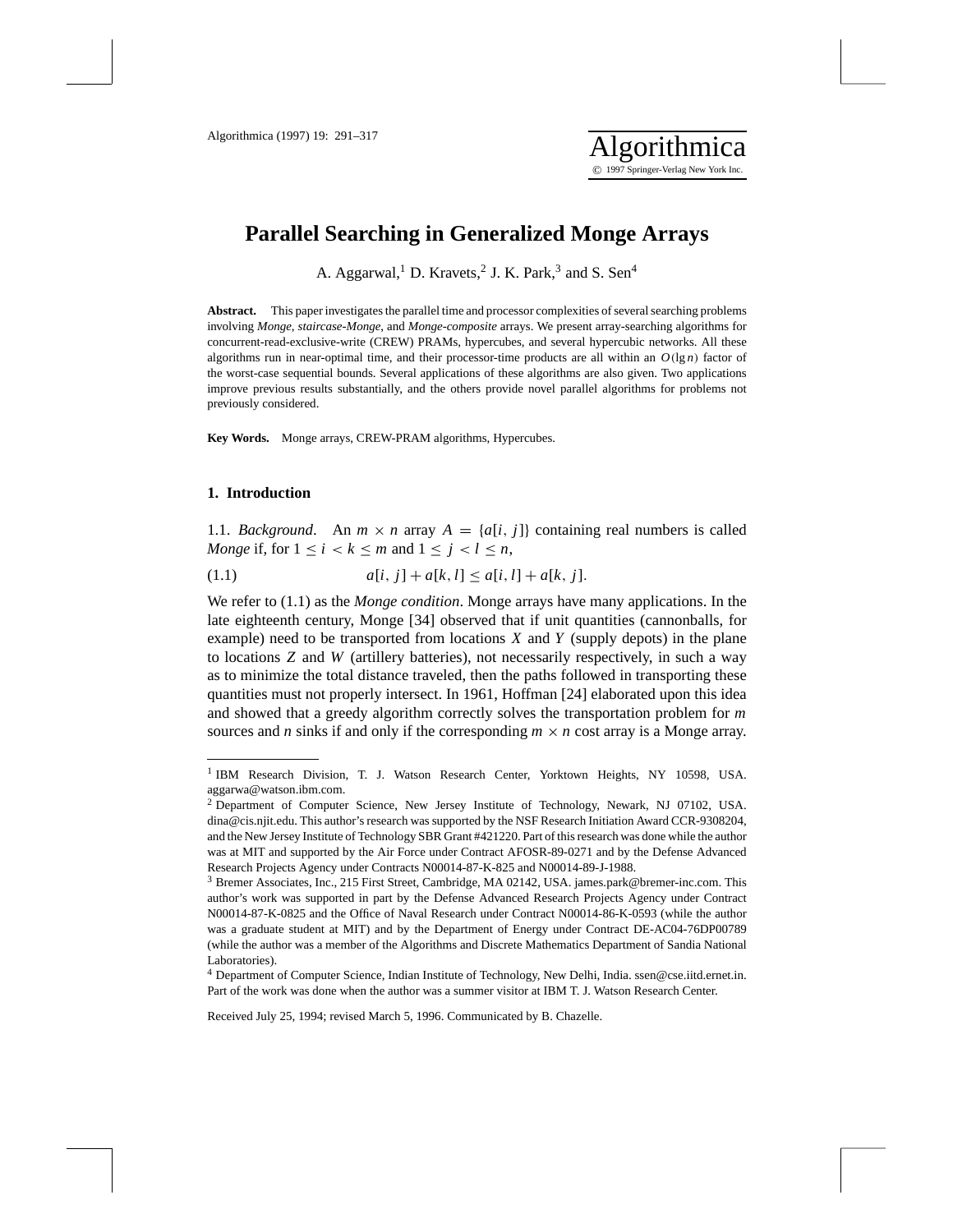More recently, Monge arrays have found applications in a many other areas. Yao [37] used these arrays to explain Knuth's [28] efficient sequential algorithm for computing optimal binary trees. Aggarwal *et al*. [4] showed that the all-farthest-neighbors problem for the vertices of a convex *n*-gon can be solved in linear time using Monge arrays. Aggarwal and Park [6] gave efficient sequential algorithms based on the Monge-array abstraction for several problems in computational geometry and VLSI river routing. Furthermore, many researchers [6], [31], [21], [22] have used Monge arrays to obtain efficient dynamic programming algorithms for problems related to molecular biology. More recently, Aggarwal and Park [9] have used Monge arrays to obtain efficient algorithms for the economic-lot size model.

In many applications, the underlying array satisfies conditions that are similar but not the same as in (1.1). An  $m \times n$  array *A* is called *inverse-Monge* if, for  $1 \le i \le k \le m$ and  $1 \leq j < l \leq n$ ,

(1.2) 
$$
a[i, j] + a[k, l] \ge a[i, l] + a[k, j]^{5}
$$

An  $m \times n$  array  $S = \{s[i, j]\}$  is called *staircase-Monge* if

- (i) every entry is either a real number or  $\infty$ ,
- (ii)  $s[i, j] = \infty$  implies  $s[i, \ell] = \infty$  for  $\ell > j$  and  $s[k, j] = \infty$  for  $k > i$ , and
- (iii) for  $1 \le i \le k \le m$  and  $1 \le j \le \ell \le n$ , (1.1) holds if all four entries  $s[i, j]$ ,  $s[i, \ell]$ ,  $s[k, j]$ , and  $s[k, \ell]$  are finite.

The definition of a *staircase-inverse-Monge* array is similar:

- (i) every entry is either a real number or  $\infty$ ,
- (ii)  $s[i, j] = \infty$  implies  $s[i, \ell] = \infty$  for  $\ell < j$  and  $s[k, j] = \infty$  for  $k > i$ , and
- (iii) for  $1 \le i \le k \le m$  and  $1 \le j \le \ell \le n$ , (1.2) holds if all four entries  $s[i, j]$ ,  $s[i, \ell]$ ,  $s[k, j]$ , and  $s[k, \ell]$  are finite.

Observe that a Monge array is a special case of a staircase-Monge array. Finally, a  $p \times q \times r$ array  $C = \{c[i, j, k]\}$  is called *Monge-composite* if  $c[i, j, k] = d[i, j] + e[j, k]$  for all *i*, *j*, and *k*, where  $D = \{d[i, j]\}$  is a  $p \times q$  Monge array and  $E = \{e[j, k]\}$  is a  $q \times r$ Monge array.

Like Monge arrays, staircase-Monge arrays have also found applications in many areas. Aggarwal and Park [6], Larmore and Schieber [31], and Eppstein *et al*. [21], [22] use staircase-Monge arrays to obtain algorithms for problems related to molecular biology. Aggarwal and Suri [10] used these arrays to obtain fast sequential algorithms for computing the following largest-area empty rectangle problem: given a rectangle containing *n* points, find the largest-area rectangle that lies inside the given rectangle, that does not contain any points in its interior, and whose sides are parallel to those of the given rectangle. Furthermore, Aggarwal and Klawe [3] and Klawe and Kleitman [27] have demonstrated other applications of staircase-Monge arrays in computational geometry.

Finally, both Monge and Monge-composite arrays have found applications in parallel computation. In particular, Aggarwal and Park [5] exploit Monge arrays to obtain efficient CRCW- and CREW-PRAM algorithms for certain geometric problems, and they exploit Monge-composite arrays to obtain efficient CRCW- and CREW-PRAM algorithms for

<sup>5</sup> We refer to (1.2) as the *inverse-Monge condition*.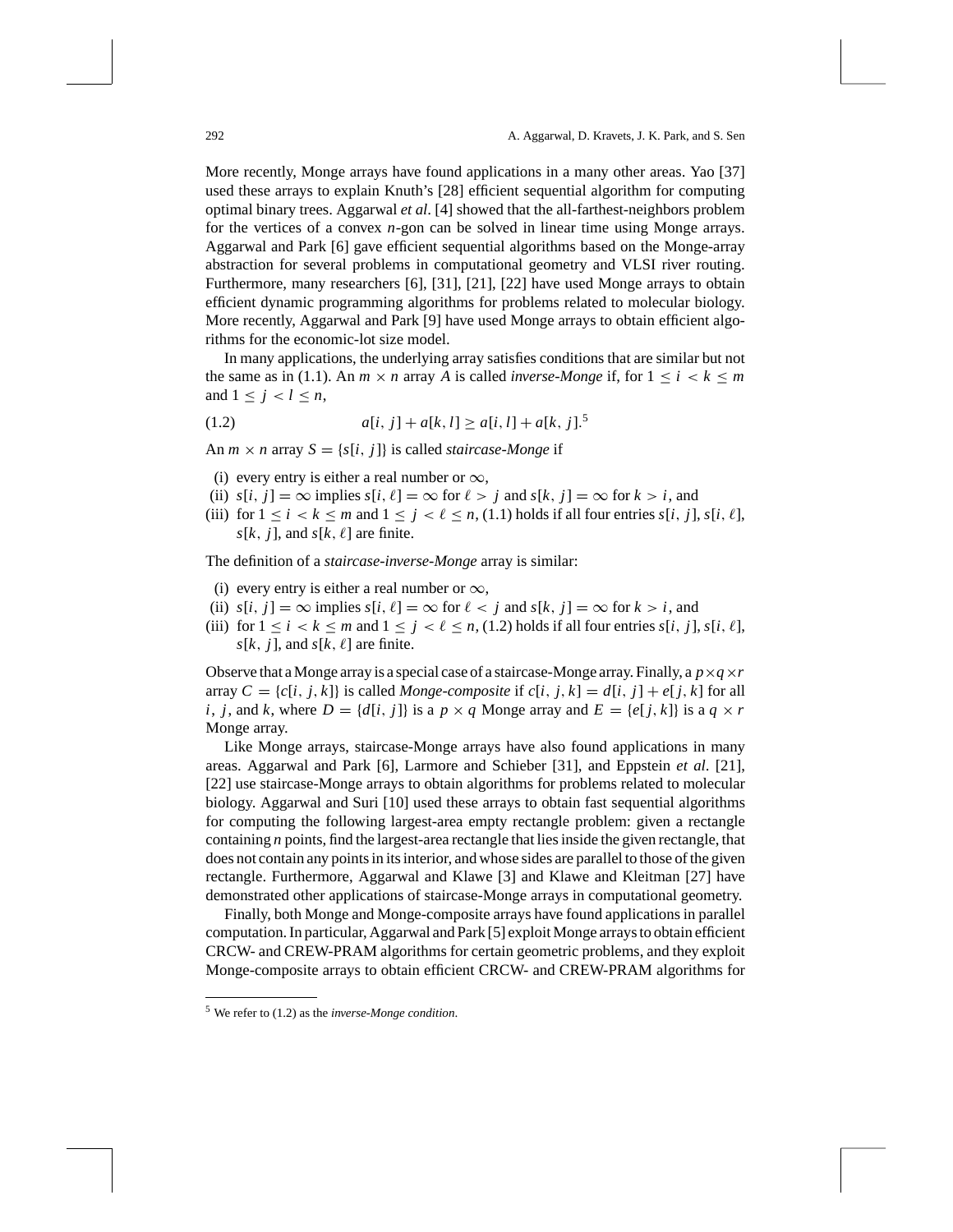string editing and other related problems. (See also [12].) Similarly, Atallah *et al*. [15] have used Monge-composite arrays to construct Huffman and other such codes on CRCW and CREW PRAMs. Larmore and Przytycka in [30] used Monge arrays to solve the *Concave Least Weight Subsequence* (*CLWS*) *problem* (defined in Section 4.2).

Unlike Monge and Monge-composite arrays, staircase-Monge arrays have not been studied in a parallel setting (in spite of their immense utility). Furthermore, even for Monge and Monge-composite arrays, the study of parallel array-search algorithms has so far been restricted to CRCW and CREW PRAMs. In this paper we fill in these gaps by providing efficient parallel algorithms for searching in Monge, staircase-Monge, and Monge-composite arrays. We develop algorithms for the CREW-PRAM models of parallel computation, as well as for several interconnection networks including the hypercube, the cube-connected cycles, the butterfly, and the shuffle-exchange network. Before we can describe our results, we need a few definitions which we give in the next section.

1.2. *Definitions*. In this section we explain the specific searching problems we solve and give the previously known results for these problems. The row-minima problem for a two-dimensional array is that of finding the minima entry in each row of the array. (If a row has several minima, then we take the leftmost one.) In dealing with Monge arrays we assume that for any given *i* and *j*, a processor can compute the  $(i, j)$ th entry of this array in  $O(1)$  time. For parallel machines without global memory we need to use a more restrictive model. The details of this model are given in later sections. Aggarwal *et al.* [4] showed that the row-minima problem for an  $m \times n$  Monge array can be solved in  $O(m + n)$  time, which is optimal. Also, Aggarwal and Park [5] have shown that the row-minima problem for such an array can be solved in  $O(\lg mn)$ time on an  $(m + n)$ -processor CRCW PRAM, and in  $O(\lg mn \lg \lg mn)$  time on an  $((m + n)/\lg\lg mn)$ -processor CREW PRAM. Atallah and Kosaraju in [14] improved this to  $O(\lg mn)$  using  $m + n$  processors on a (weaker) EREW PRAM. Note that all the algorithms dealing with finding row-minima in Monge and inverse-Monge arrays can also be used to solve the analogously defined row-maxima problem for the same arrays. In particular, if  $A = \{a[i, j]\}$  is an  $m \times n$  Monge (resp. inverse-Monge) array, then  $A' = \{a'[i, j] : a'[i, j] = -a[i, n - j + 1]\}$  is a  $m \times n$  Monge (resp. inverse-Monge) array. Thus, solving the row-minima problem for *A'* gives us row-maxima for *A*.

Unfortunately, the row-minima and row-maxima problems are not interchangeable when dealing with staircase-Monge and staircase-inverse-Monge arrays. Aggarwal and Klawe [3] showed that the row-minima problem for an  $m \times n$  staircase-Monge array can be solved in  $O((m+n) \lg \lg(m+n))$  sequential time, and Klawe and Kleitman [27] have improved the time bound to  $O(m + n\alpha(m))$ , where  $\alpha(\cdot)$  is the inverse of Ackermann's function. However, if we wanted to solve the row-maxima problem (instead of the rowminima problem) for an  $m \times n$  staircase-Monge array, then we could, in fact, employ the sequential algorithm given in [4] and solve the row-maxima problem in  $O(m + n)$  time. No parallel algorithms were known for solving the row-minima problem for staircase-Monge arrays.

Given a  $p \times q \times r$  Monge-composite array, for  $1 \le i \le p$  and  $1 \le k \le r$ , the  $(i, k)$ th tube consists of all those entries of the array whose first coordinate is *i* and whose third coordinate is k. The tube-minima problem for a  $p \times q \times r$  Monge-composite array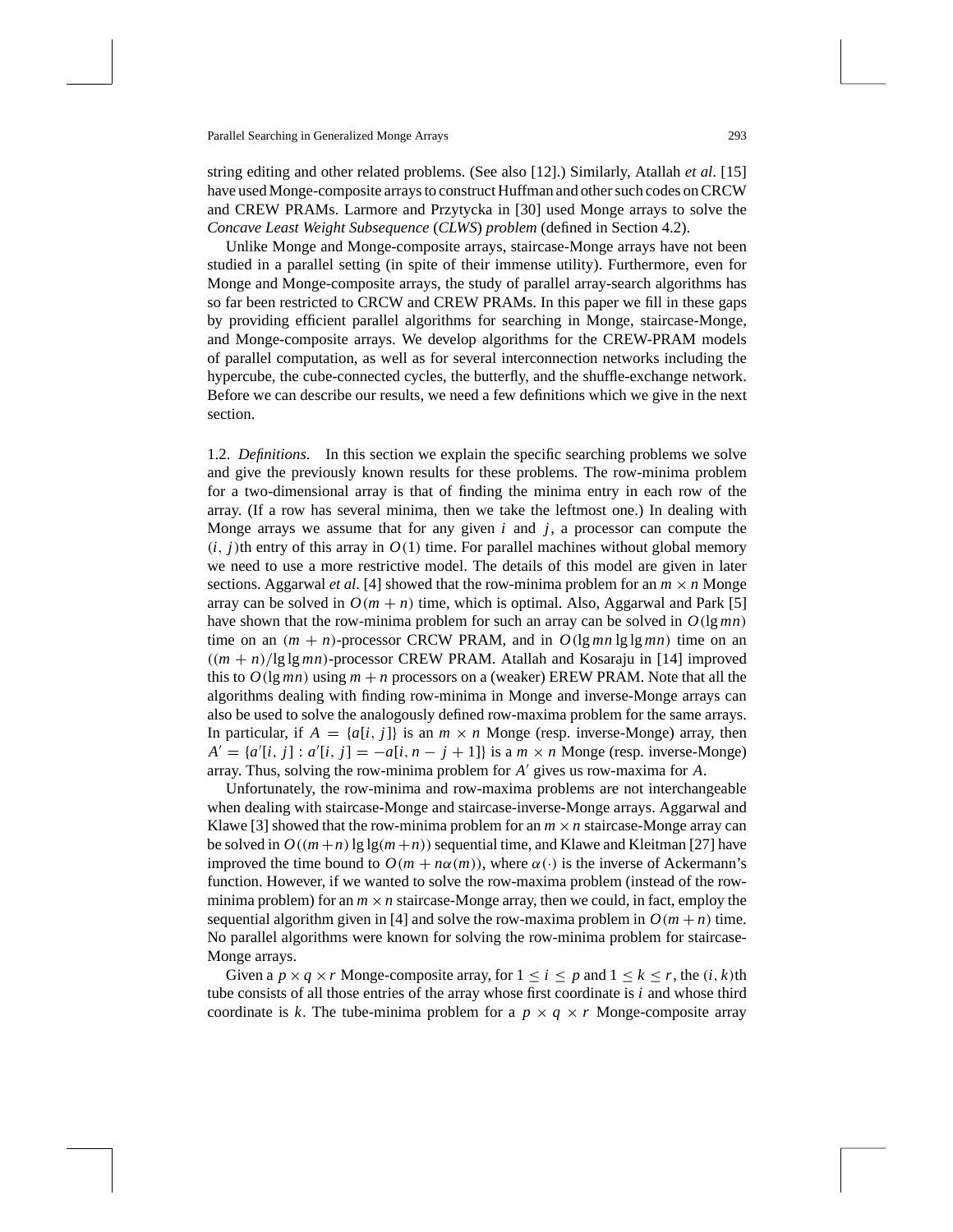is that of finding the minimum entry in each tube of the array. (If a tube has several minima, then we take the one with the minimum second coordinate.) For sequential computation, the result of [4] can be trivially used to solve the tube-minima problem in  $O((p+r)q)$  time. Aggarwal and Park [5] and Apostolico *et al.* [12] have independently shown that the tube-minima problem for an  $n \times n \times n$  Monge-composite array can be solved in  $O(\lg n)$  time using  $n^2/\lg n$  processors on a CREW PRAM, and, recently, Atallah [13] has shown that this tube-minima problem can be solved in  $O(\lg \lg n)$  time using  $n^2$ /lg lg *n* processors on a CRCW PRAM. Both results are optimal with respect to time and processor-time product. In view of the applications, we assume that the two  $n \times n$  Monge arrays  $D = \{d[i, j]\}$  and  $E = \{e[j, k]\}$ , that together form the Mongecomposite array, are stored in the global memory of the PRAM. Again, for parallel machines without a global memory, we need to use a more restrictive model; the details of this model are given later. No efficient algorithms (other than the one that simulates the CRCW-PRAM algorithm) were known for solving the tube-minima problem for a hypercube or a shuffle-exchange network.

1.3. *Our Main Results*. The time and processor complexities of algorithms for computing row minima in two-dimensional Monge, row minima in two-dimensional staircase-Monge arrays, and tube minima in three-dimensional Monge-composite arrays are listed in Tables 1.1, 1.2, and 1.3, respectively. We assume a *normal* model of hypercube computation, in which each processor uses only one of its edges in a single time step, only one dimension of edges is used at any given time step, and the dimension used at time step  $t + 1$  is within 1 module *d* of the dimension used at time step *t*, where *d* is the dimension of the hypercube (see Section 3.1.3 of [32]). It is known that such algorithms for the hypercube can be implemented on other hypercubic bounded-degree networks like Butterfly and shuffle-exchange without asymptotic slow-down. Observe that our results for staircase-Monge arrays match the corresponding bounds for Monge arrays.

Following are some applications of these new array-searching algorithms.

1. *All Pairs Shortest Path* (*APSP*) *Problem*. Consider the following problem: given a weighted directed graph  $G = (V, E), |V| = n, |E| = m$ , we want to find the shortest path between every pair of vertices in *V*. In the sequential case, Johnson [26] gave an  $O(n^2 \lg n + mn)$ -time algorithm for APSP. In the parallel case, APSP can be solved by repeated squaring in  $O(\lg^2 n)$  time using  $n^3/\lg n$  processors on a CREW PRAM. Atallah *et al.* [15] show how to solve APSP in  $O(\lg^2 n)$  time using  $n^3$  /lg *n* processors on a CREW **PRAM** (this solution follows from their  $O(\lg^2 n)$ -time  $(n^2/\lg n)$ -processor solution to the single source shortest paths problem on such a graph). In Section 4.1 we give the algorithm of Aggarwal *et al.* [2] which runs in  $O(\lg^2 n)$  time using  $n^2$  CREW-PRAM

| Model            | Time                 | Processors | Reference   |  |
|------------------|----------------------|------------|-------------|--|
| <b>CREW PRAM</b> | $O(\lg n)$           | n          | [14]        |  |
| Hypercube        | $O(\lg n \lg \lg n)$ |            | Theorem 3.2 |  |

**Table 1.1.** Row-minima results for an  $n \times n$  Monge array.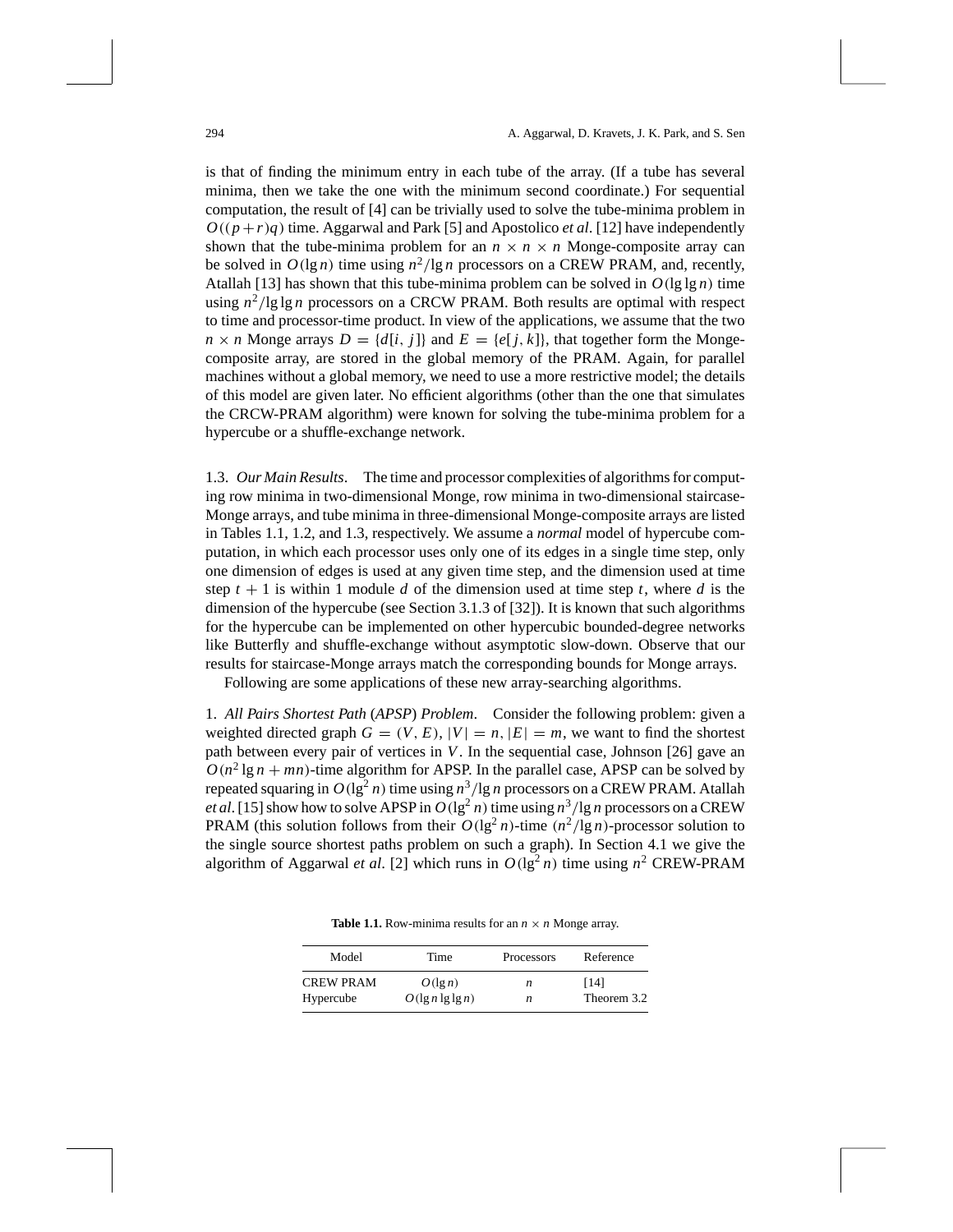**Table 1.2.** Row-minima results for an  $n \times n$  staircase-Monge array.

| Model            | Time                 | Processors | Reference   |
|------------------|----------------------|------------|-------------|
| <b>CREW PRAM</b> | $O(\lg n)$           | n          | Theorem 2.3 |
| Hypercube        | $O(\lg n \lg \lg n)$ | n          | Theorem 3.4 |

processors for the special case of the APSP problem when the graph is acyclic and the edge weights satisfy the quadrangle inequality.6

2. *Huffman Coding Problem*. Consider the following problem: given an alphabet *C* of *n* characters and the function  $f_i$  indicating the frequency of character  $c_i \in \mathcal{C}$  in a file, construct a prefix code which minimizes the number of bits needed to encode the file, i.e., construct a binary tree  $T$  such that each leaf corresponds to a character in the alphabet and the weight of the tree,  $W(T)$ , is minimized, where

(1.3) 
$$
\mathcal{W}(T) = \sum_{i=1}^{n} f_i d_i,
$$

and  $d_i$  is the depth in  $T$  of the leaf corresponding to character  $c_i$ . The weight of the tree  $W(T)$  is exactly the minimum number of bits needed to encode the file (see [18]). The construction of such an optimal code (which is called a Huffman code) is a classical problem in data compression. In the sequential domain, Huffman in [25] showed how to construct Huffman codes greedily in  $O(n)$  time (once the character frequencies are in sorted order). In [15], Atallah *et al.* reduced Huffman coding to  $O(\lg n)$  tube minimization problems on Monge-composite arrays, thereby obtaining parallel algorithms for Huffman coding that run in  $O(\lg^2 n)$  time using  $n^2/\lg n$  processors on a CREW PRAM and in  $O(\lg n(\lg \lg n)^2)$  time using  $n^2/(\lg \lg n)^2$  processors on a CRCW PRAM. Larmore and Przytycka in [30] reduce Huffman coding to the *Concave Least Weight Subsequence* (*CLWS*) *problem* (defined in Section 4.2) and then show how to solve CLWS, and thereby (CLWS) problem (defined in Section 4.2) and then show now to solve CLWS), and thereby<br>Huffman coding, in  $O(\sqrt{n}\lg n)$  time using *n* processors on a CREW PRAM. Theirs is the first known parallel algorithm for Huffman coding requiring  $o(n^2)$  work. In Section 4.2 we present the result of Czumaj [20] for finding the Huffman code in  $O(\lg^{r+1} n)$  time and a total of  $O(n^2 \lg^{2-r} n)$  work on a CREW PRAM, for any  $r > 1$ . This is the first NC algorithm that achieves  $o(n^2)$  work.

**Table 1.3.** Tube-minima results for an  $n \times n \times n$  Monge-composite array.

| Model            | Time       | Processors  | Reference      |
|------------------|------------|-------------|----------------|
| <b>CREW PRAM</b> | $O(\lg n)$ | $n^2$ /lg n | $[5]$ , $[12]$ |
| Hypercube        | $O(\lg n)$ |             | Theorem 3.5    |

<sup>6</sup> Given an ordering of the vertices of a graph, *the quadrangle inequality* states that any four distinct vertices appearing in increasing order in that ordering,  $i_1$ ,  $i_2$ ,  $j_1$ , and  $j_2$ , must satisfy  $d(i_1, j_1) + d(i_2, j_2) \geq d(i_1, j_2) + d(i_2, j_1)$  $d(i_2, j_1)$ . In other words, in the quadrangle formed by  $i_1 i_2 j_1 j_2$ , the sum of the diagonals is greater than the sum of the sides. Notice that this condition is the same as (1.2) and they both appear in the literature.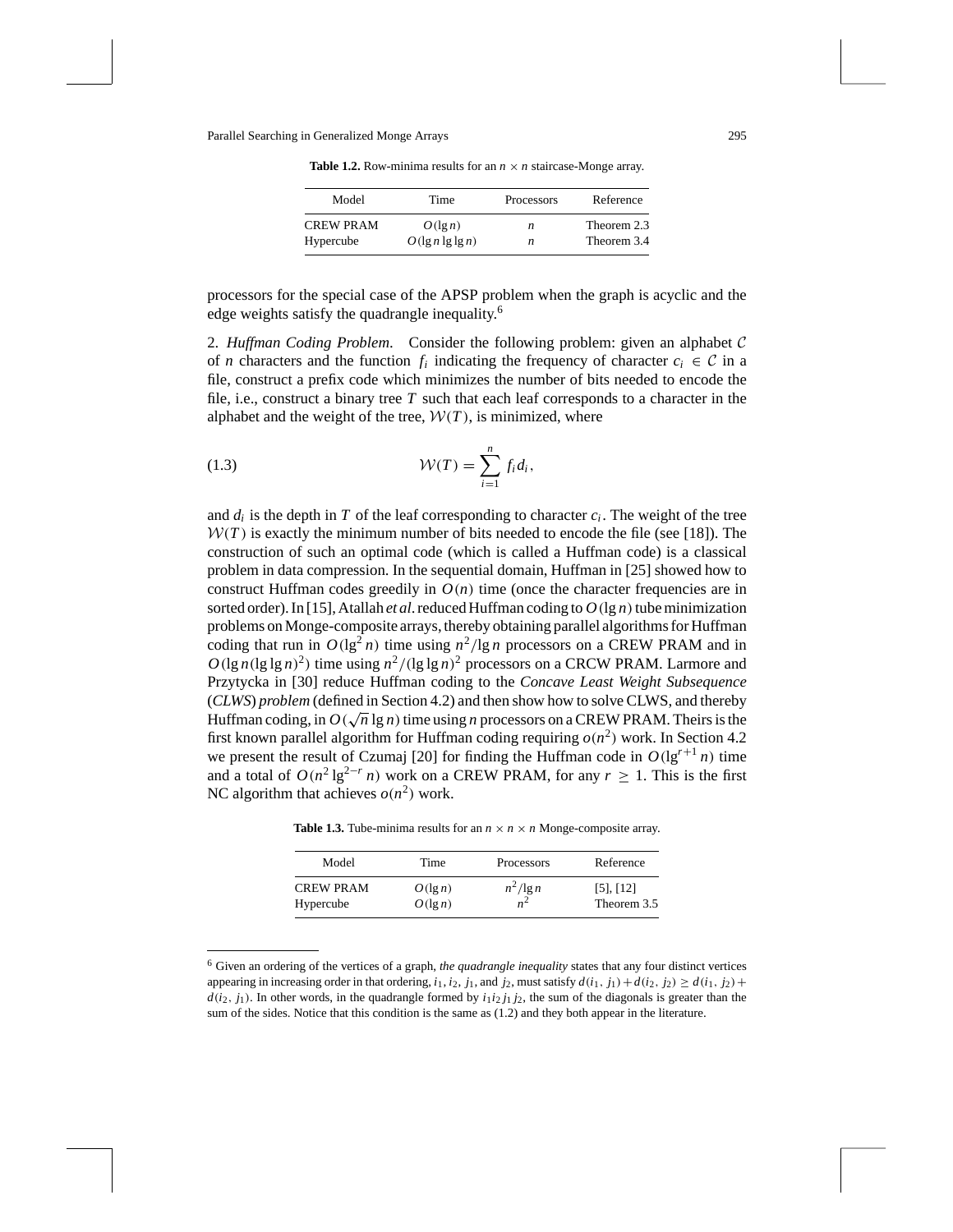3. *The String Editing Problem and Other Related Problems*. Consider the following problem: given two input strings  $x = x_1x_2 \cdots x_m$  and  $y = y_1y_2 \cdots y_n$ ,  $m = |x|$  and  $n = |y|$ , find a sequence of *edit operations* transforming x to y, such that the sum of the individual edit operations' costs is minimized. Three different types of edit operations are allowed: we can delete the symbol  $x_i$  at cost  $D(x_i)$ , insert the symbol  $y_i$  at cost  $I(y_i)$ , or substitute the symbol  $x_i$  for the symbol  $y_i$  at cost  $S(x_i, y_j)$ . In [36], Wagner and Fischer gave an  $O(mn)$ -time sequential algorithm for this problem. PRAM algorithms for this problem were provided in [5] and [12]; these algorithms reduce the string editing problem to a shortest-path problem in a special kind of directed graph called a *grid-DAG* and use array-searching to solve this shortest-path problem. Using our tube-minima algorithms for hypercubes and related networks, in Section 4.3 we solve the string editing problem in  $O(\lg m \lg n)$  time on an *mn*-processor hypercube. Our result significantly improves the results of Ranka and Sahni [35], who give two SIMD hypercube algorithms for the  $m = n$ special case of the string editing problem: one algorithm runs in  $O(\sqrt{(n^3 \lg n)/p} + \lg^2 n)$ time using *p* processors,  $n^2 \le p \le n^3$ ; the other algorithm runs in  $O(\sqrt{(n^3 \lg n)/p})$ time using *p* processors,  $n \lg n \leq p \leq n^2$ .

4. *The Largest-Area* (*Not Necessarily Empty*) *Rectangle* (*LAR*) *Problem*. Consider the following problem: given a set of *n* planar points, compute the largest-area rectangle that is formed by taking any two of the *n* points as the rectangle's opposite corners and whose sides are parallel to the *x*- and *y*-axes. For this problem, we obtain (in Section 4.4) a CREW-PRAM algorithm that takes *O(*lg *n)* time and uses *n* processors. This geometric problem is motivated by the following problem in electronic circuit simulation and has been recently studied by Melville [33]. Imagine an integrated circuit containing *n* nodes. Because of the nature of integrated circuit fabrication, there will be leakage paths between all pairs of nodes. For which pair of nodes is a leakage path (between those nodes) most detrimental to circuit performance? In [33], Melville argues that this pair of nodes correspond to the pair forming the largest-area rectangle.

5. *The Nearest-Visible-*, *Nearest-Invisible-*, *Farthest-Visible-*, *and Farthest-Invisible-Neighbors Problems for Convex Polygons*. Consider the following problem which we call the nearest-visible-neighbor (nearest-invisible-neighbor) problem: given two nonintersecting convex polygons  $P$  and  $Q$ , determine for each vertex  $x$  of  $P$ , the vertex of *Q* nearest to *x* that is visible (resp. not visible) to *x*. If *P* and *Q* contain *m* and *n* vertices, respectively, then the nearest-visible-neighbor problem can be solved optimally in  $O(\lg(m + n))$  time using  $((m + n)/\lg(m + n))$  processors on a CREW PRAM. Furthermore, we can use the row-minima algorithm developed for staircase-Monge arrays to show in Section 4.5 that the nearest-invisible-neighbor problem can be solved in  $O(\lg(m + n))$  time on a CREW PRAM with  $m + n$  processors. The farthestvisible-neighbor (resp. farthest-invisible-neighbor) problem for *P* and *Q* can be defined similarly, and it can be solved in the same time and processor bounds as the nearestvisible-neighbor (resp. nearest-invisible-neighbor) problem.

The remainder of this paper is organized as follows. In Section 2 we give the PRAM algorithms for finding row minima in staircase-Monge arrays. In Section 3 we give the hypercube algorithms for finding row minima in Monge and staircase-Monge arrays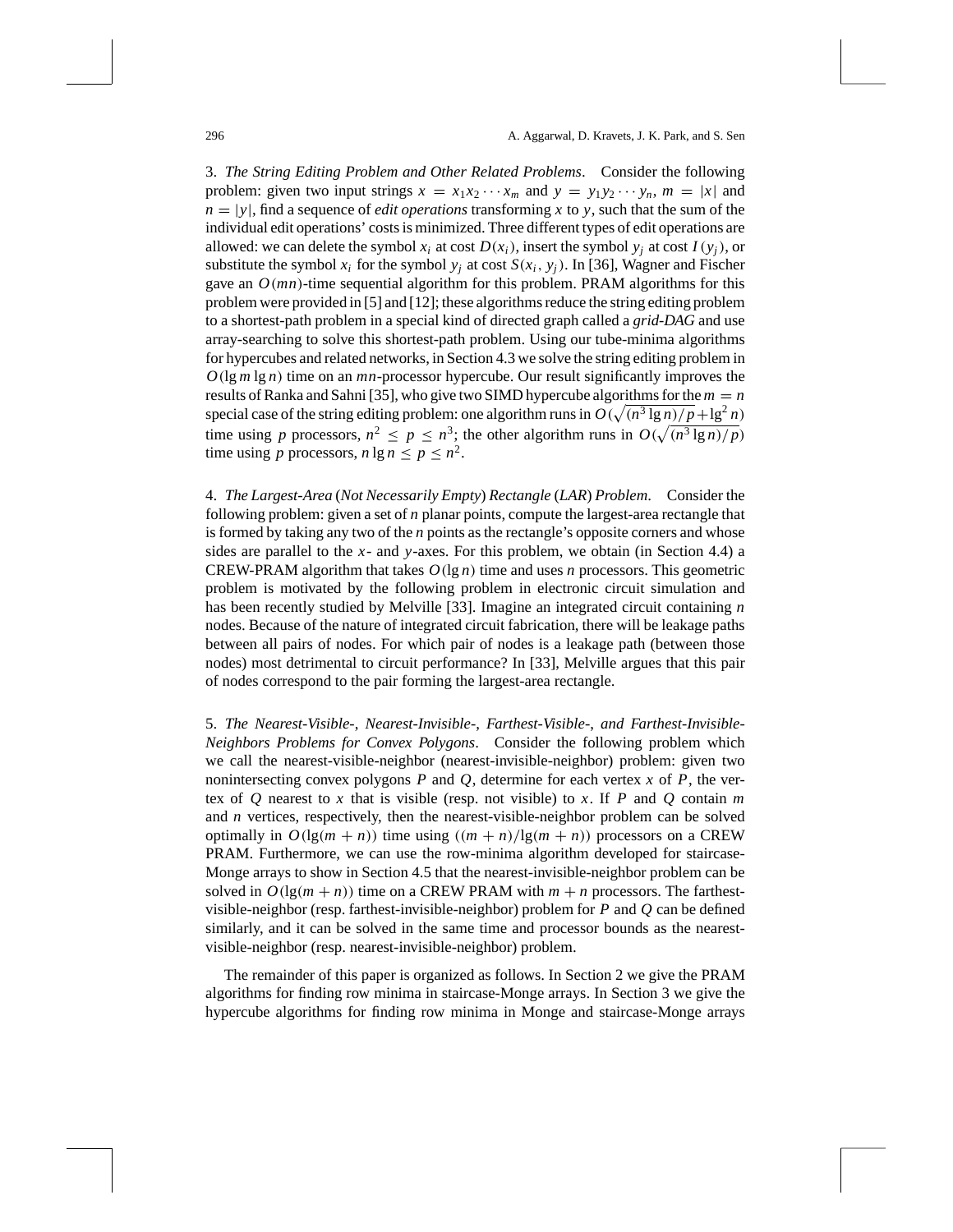and tube minima in Monge-composite arrays. Details of the applications are given in Section 4.

**2. CREW-PRAM Algorithms to Compute Row Minima in Staircase-Monge Arrays.** In this section we give CREW-PRAM algorithms for computing row minima in staircase-Monge arrays. We use the CREW-PRAM algorithms for computing row minima in Monge arrays summarized in Table 1.1. In [3], Aggarwal and Klawe gave an  $O((m + n) \lg \lg(m + n))$ -time sequential algorithm for finding the row minima of an  $m \times n$  staircase-Monge array. This was subsequently improved to  $O(m + n\alpha(m))$ time by Klawe and Kleitman [27]. In the discussion below we parallelize Aggarwal and Klawe's sequential algorithm [3] using the techniques developed in [5].

Let  $A = \{a[i, j]\}$  be an  $m \times n$  staircase-Monge array,  $m \geq n$ . The basic idea is first to compute the minimum entry in (approximately) every *(m/n)*th row of *A*. Then we use the location of the minima just computed, together with the structure of a staircase-Monge array, to limit those entries that need to be considered for the minima in the remaining rows. For  $1 \le i \le m$ , let  $f[i]$  be the smallest index such that  $a[i, f[i]] = \infty$ . Let  $R_i$ denote the *(is)*th row of the array, where  $s = \lfloor m/n \rfloor$ , and let  $R_i^t$  denote the row obtained by changing the *j*th column entry of  $R_i$  to an  $\infty$  for each *j* with  $f[(i+1)s] \leq j < f[is]$ . Furthermore, let  $A^t$  denote the  $n \times n$  array consisting of the rows  $R^t_i$ . Clearly,  $A^t$  is a staircase-Monge array. To simplify the proofs, we augment *A* and *A<sup>t</sup>* with row 0 where  $a[0, j] = j$  for  $1 \leq j \leq n$ . Let  $f[0] = n + 1$ . Note that this addition is consistent with Mongeness of *A* and *A<sup>t</sup>* . We prove the following lemma.

LEMMA 2.1. *Given the row minima of A<sup>t</sup>* , *we can compute the row minima of A in*  $O(\lg m + \lg n)$  *time using m*/lg  $m + n/\lg n$  processors on a CREW PRAM.

PROOF. Look at the positions of the row minima of  $A<sup>t</sup>$  carefully. Let  $\mu<sub>i</sub>$  be the minimum in row  $R_i^t$ . Figure 2.1 shows array *A* with row  $R_i$  replaced by  $R_i^t$ , for  $1 \le i \le n$ . Note that the array as shown is not Monge. Nevertheless, we will be able to use the minima of *A<sup>t</sup>* within the Monge areas of this array to narrow down our search space for row minima. From [3], the minima of *A<sup>t</sup>* induce a partitioning of *A* such that certain regions can be omitted from further searching for row minima because of the Monge condition. The feasible regions (for row minima) can be categorized into two classes: Monge arrays (the  $F_i$ 's) and staircase-Monge arrays (the  $P_i$ 's). Then the minimum in a row of A is either the row minimum in a  $P_i$  region, or the row minimum in an  $F_i$  region, or is among the elements of  $R_i \setminus R_i^t$ .

We first deal with the feasible staircase-Monge arrays. Because we substituted row *R<sup>t</sup> i* for row  $R_i$ , row minima of  $A<sup>t</sup>$  tells us nothing about the regions in the Figure 2.1 which are labeled as  $P_i$ 's. Formally,  $P_i$  consists of a subarray of A given by rows  $(i - 1)s + 1$ through *is* − 1 and columns  $f[i s]$  through  $f[(i − 1)s − 1]$ , for  $1 ≤ i ≤ n$ . The total number of elements in all the  $P_i$ 's is  $(n+1)[m/n] = O(m)$ . We use a brute-force search of these elements to find the row minima.

The only regions left for us to consider are the feasible Monge arrays.

**PROPOSITION 2.2.** *There are at most*  $2n + 1$  *feasible Monge arrays.*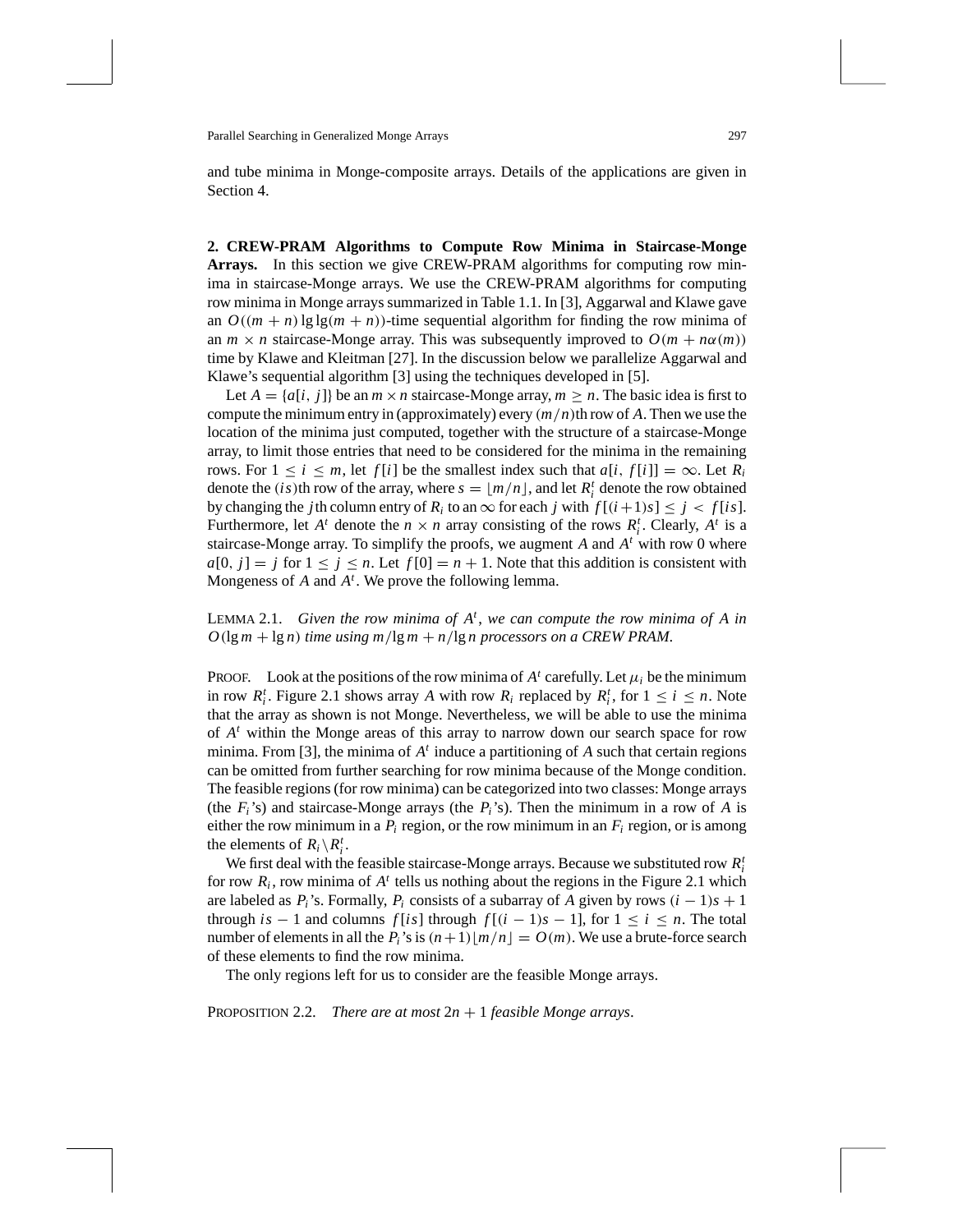



**Fig. 2.1.** Array *A* with row  $R_i$  replaced by  $R_i^t$ . Each minimum  $\mu_i$  in row  $R_i$  eliminates certain regions of *A* from consideration for row minima. An infeasible region is covered by the pattern of the  $\mu_i$  that made it infeasible. Many of the regions are eliminated by more than one  $\mu_i$  in this case, we show arbitrarily one such pattern.

PROOF. If the minimum of  $R_{i+1}^t$  lies to the left of the minimum of  $R_i^t$ , then there is at most one feasible Monge region  $(F_6$  in Figure 2.1) where the minima of the rows in *A* between  $R_i^t$  and  $R_{i+1}^t$  can lie. However, if the minimum of  $R_i^t$  lies to the left of the minimum of  $R_{i+1}^t$ , then there can be more than one feasible Monge region where the minima can lie (e.g.,  $F_4$  and  $F_5$ ). We claim that the number of extra feasible Monge regions is equal to the number of minima which are "bracketed" by the minimum of  $R_i^t$ . We define "bracketed" as follows. Minimum  $\mu$  is said to bracket another minimum  $\hat{\mu}$  if  $\mu$  is the closest northwest neighbor of  $\hat{\mu}$ , i.e.,  $\mu$  lies above and to the left of  $\hat{\mu}$ , and among all the minima which have this property with respect to  $\hat{\mu}$ , the row of  $\mu$  is the maximum. Intuitively, a minimum  $\mu$  of  $R_i^t$  leaves the region below and to the right of it, which we call *L*, as potentially feasible for row minima. If there is a minimum  $\hat{\mu}$  in row  $R_{i+k}^t$  bracketed by  $\mu$ , then  $\hat{\mu}$  eliminates the region to the right (up to column  $f[s(i + k + 1)]$  and above  $\hat{\mu}$  from being considered for row minima. Thus, in effect,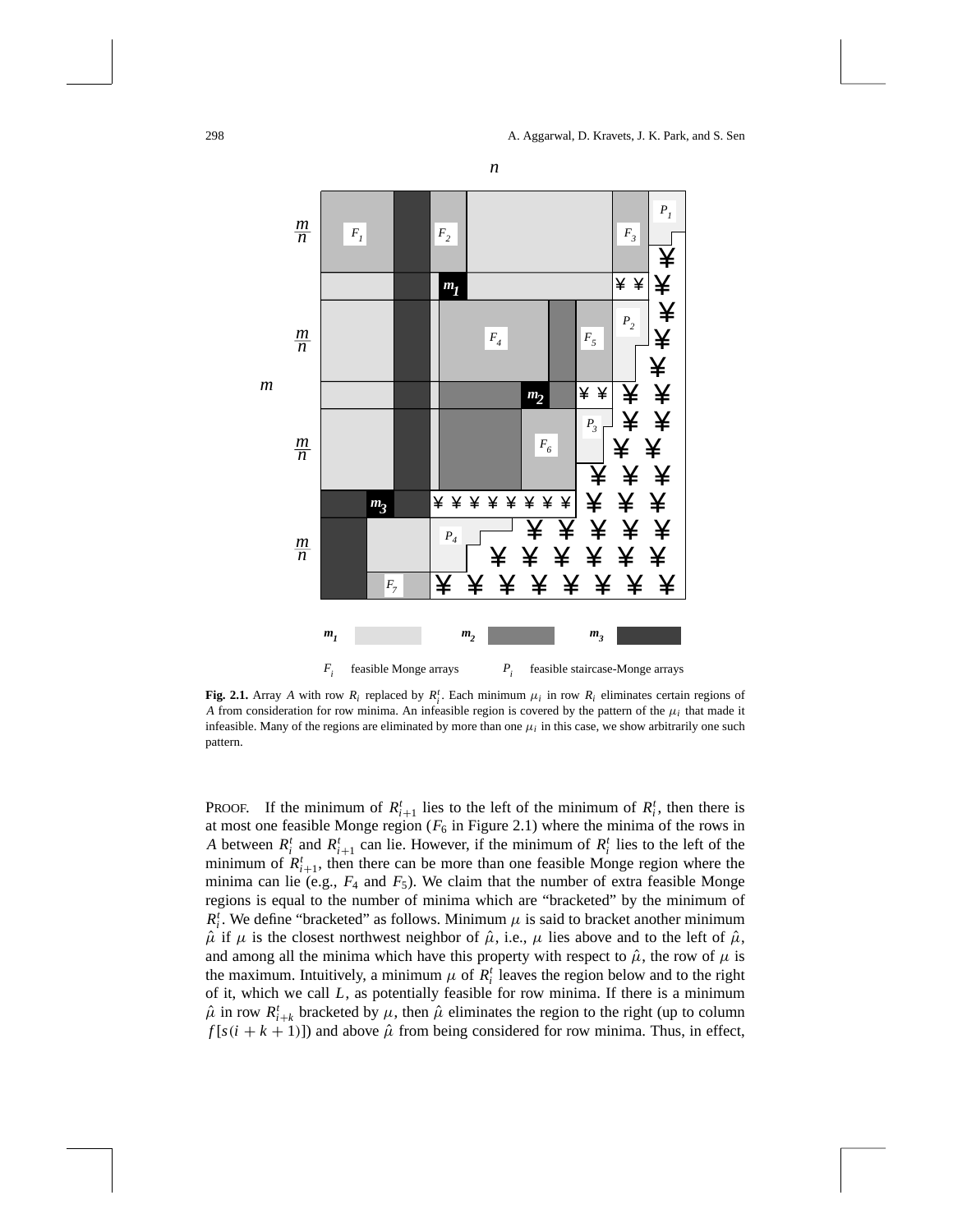$\hat{\mu}$  splits *L* into two regions, one to the right of  $\hat{\mu}$  and one to the left of  $f[s(i + k + 1)]$ . In Figure 2.1,  $\mu_2$  is bracketed by  $\mu_1$ , adding the region  $F_5$ . Recall that  $A^t$  is augmented with row 0 in which the minimum  $\mu_0$  is in column 1 (not shown). Thus, both  $\mu_1$  and  $\mu_3$ are bracketed by  $\mu_0$ , adding regions  $F_3$  and  $F_2$ , respectively. Note that  $\mu_3$  adds only the region  $F_2$  (as opposed to the entire region left and above  $f[3s]$ ) since other minima have carved the larger region into smaller feasible*/*infeasible blocks. Since each minimum can be bracketed at most once, the total number of minima that are bracketed is at most *n*. Thus, the total number of feasible Monge regions is  $2n + 1$ . □

Note that all the *Fi*'s have nonoverlapping columns (except possibly for the columns in which the minima of *A<sup>t</sup>* occur) and have *s* rows. Therefore, the total number of elements in all the feasible Monge arrays is  $n |m/n| + m = O(m)$ . Since all the feasible Monge regions contain  $O(m)$  elements, we again use a brute-force search to find the row minima, provided that we can find all the *Fi*'s efficiently.

We determine the  $F_i$ 's as follows. From Proposition 2.2, we know that there is exactly one feasible Monge region in the rows between  $R_i^t$  and  $R_{i+1}^t$  if  $\mu_{i+1}$  is to the left of  $\mu_i$ . We find all such regions. Next, we find all the bracketed minima. To do this we form a list  $L = \langle \ell_0, \ell_2, \ldots, \ell_s \rangle$  such that  $\ell_i$  is the column of the minimum of  $R_i^t$ . Minimum  $\mu_i$  brackets minimum  $\mu_j$  if  $i < j$  and  $\ell_i < \ell_j$ . In [16], Berkman *et al.* define *the All Nearest Smallest Value (ANSV) problem* as follows: given a list  $W = (w_1, w_2, \ldots, w_n)$ of elements from a totally ordered domain, determine for each  $w_i$ ,  $1 \le i \le n$ , the nearest element to its left in the list and the nearest element to its right in the list that are less than  $w_i$  (if they exist). They show how to solve ANSV in  $O(\lg n)$  time using  $n/\lg n$ processors on a CREW PRAM. Thus, an application of their ANSV algorithm gives us all the bracketed minima. Suppose minimum  $\mu_{i_1}$  brackets minimum  $\mu_{i_2}, \mu_{i_3}, \ldots, \mu_{i_k}$ ,  $i_1 < i_2 < \cdots < i_k$ . Then these minima create *k* regions in rows  $i_1s + 1$  through  $(i_1 + 1)s - 1$ . The first region is columns *column* $(\mu_{i_1})$  through *column* $(\mu_{i_2})$ , the last region is columns  $f[s(i_2 + 1)]$  through  $f[s(i_2 - 1)]$ , and the *j*th region,  $1 < j < k$ , is columns  $f[s(i_{k-j+2}+1)]$  through  $column(\mu_{(i_{k-j+1})})$ . This gives us all the  $F_i$ 's.

Finally, because we have changed certain entries of the  $R_i$ 's to  $\infty$ , we need to reconsider the minima we have for these rows. Since there were no more than *n* entries of *A* that were changed to  $\infty$  in producing  $A^t$ , we can find the minima in these rows by brute-force search. Combining these row minima with the row minima we get from the  $F_i$ 's and the  $P_i$ 's, we can easily determine the row minima of  $A$ . For the complexity analysis, notice that we used the algorithm of Berkman *et al*. [16] and the brute-force search for a minimum among *n* and *m* elements. Both of these procedures can be done in  $O(\lg mn)$  time using  $m/\lg m + n/\lg n$  processors on a CREW PRAM.  $\Box$ 

Given this lemma,we can prove the following result.

THEOREM 2.3. *The row minima of an n* × *n staircase-Monge array can be computed in O(*lg *n) time using n processors on a CREW PRAM*.

PROOF. We use an approach very similar to Aggarwal and Park's [5]. Given the  $n \times n$ FROOF. We use an approach very similar to Aggarwal and Park s [5]. Given the  $n \times n$  staircase-Monge array *B*, define  $f[i]$ ,  $R_i$ 's,  $R_i'$ 's, and  $B^t$  as before, except that  $s = \lfloor \sqrt{n} \rfloor$ . stancase-Monge array *b*, define *f* [*t*],  $\kappa_i$  s,  $\kappa_i$  s, and *b* as before, except that  $s = \lfloor \sqrt{n} \rfloor$ .<br>Let  $u = \lceil n/\sqrt{n} \rceil$ . *B*<sup>*t*</sup> is a  $u \times n$  staircase-Monge array with at most *u* "steps." Thus,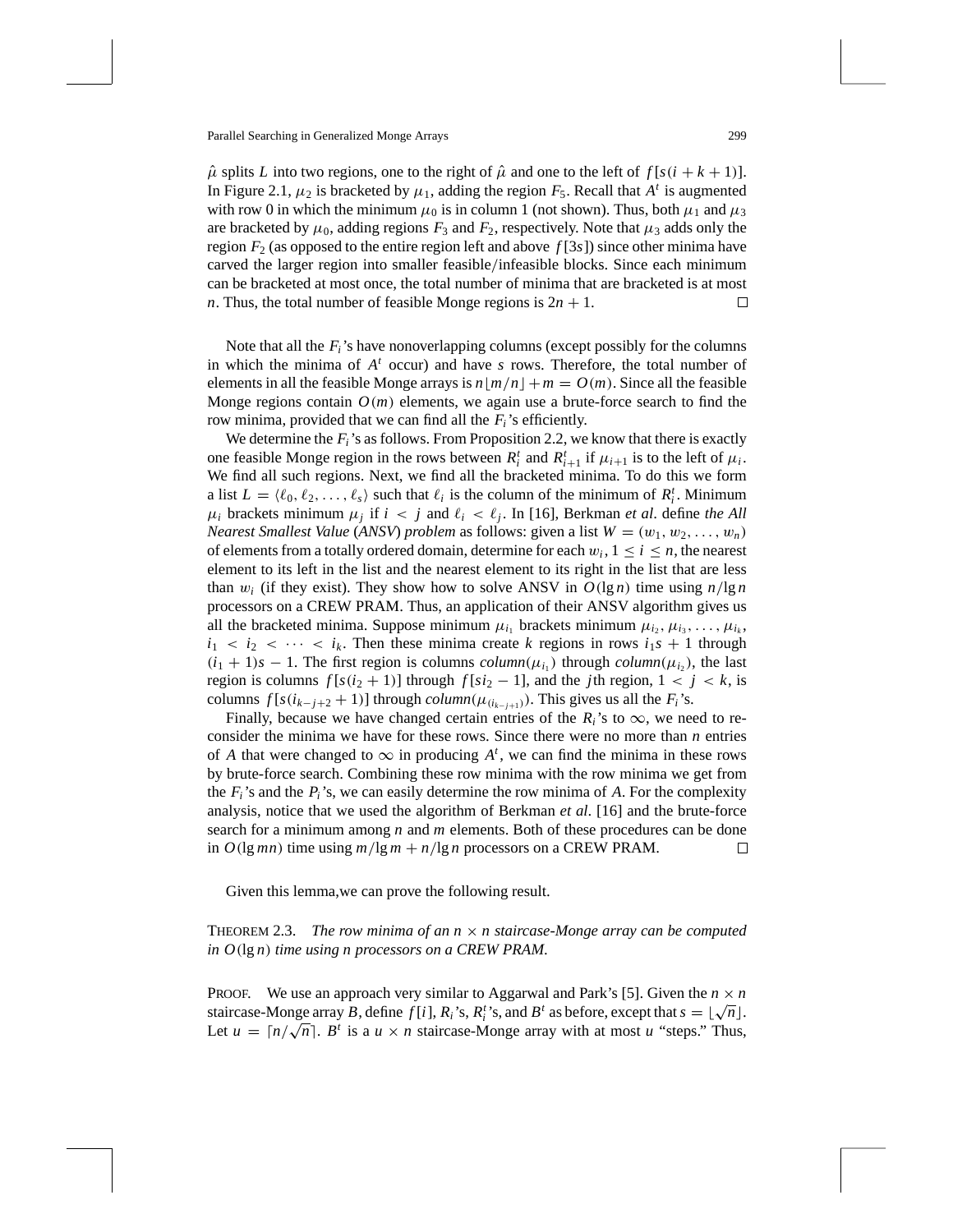

**Fig. 2.2.** Decomposition of  $B^t$  into  $B_1^t, \ldots, B_u^t$ .

 $B^t$  can be decomposed into at most *u* Monge arrays  $B^t_1, \ldots, B^t_u$ , such that each  $B^t_i$  is a  $u_i \times v_i$  array, for  $u_i \le u$  and some  $v_i > 0$  (see Figure 2.2). Atallah and Kosaraju [14] show how to find the row minima for an  $m \times n$  Monge array in  $O(\lg mn)$  time using  $m+n$ processors. Thus, using their result, the row minima for all the  $B_i^t$ 's can be computed in  $O(\lg n)$  time using

$$
\sum_{i=1}^{u} \left( \frac{u_i}{\lg u_i} + v_i \right) \le \sum_{i=1}^{u} \left( \frac{\sqrt{n}}{\lg \sqrt{n}} + v_i \right) \le 2n
$$

processors.

The minima of  $B<sup>t</sup>$  induces a partition of the array  $B$ , similar to that of Figure 2.1. We first determine the minima in all the feasible Monge arrays. From the proof of Lemma 2.1, we know that there are at most  $2u + 1$  feasible Monge arrays and that these arrays have nonoverlapping columns, except for the columns in which the minima of *B<sup>t</sup>* occur. Using the algorithm of Berkman *et al.* [16] we can find these arrays in  $O(\lg n)$  time using *n* processors. Note that, unlike in the proof of Lemma 2.1, we cannot use brute force to find the row minima in the feasible Monge arrays since the total number of elements in all the feasible Monge arrays is  $ns + n = O(n\sqrt{n})$ . Instead, we use [14] to find the row minima in all the feasible Monge arrays. This can be done in  $O(\lg n)$  time using at most

$$
\sum_{i=1}^{2u+1} \left( \frac{s}{\lg s} + w_i \right) \le 2n.
$$

For the feasible staircase-Monge regions, we call the algorithm recursively by subdividing the arrays into  $s \times s$  pieces. For the arrays which have less than  $s$  columns we use the scheme of Aggarwal and Park [5] and Lemma 2.1 to bound the number of processors to  $O(n)$  processors. To find the minimum of every row, we choose the minimum of the minimum elements of the Monge arrays and the staircase-Monge array.

The complexity of all the nonrecursive procedures in this proof is dominated by the use of  $[14]$  to compute the  $B_i^t$ 's. Thus, the complexities are as claimed:

$$
Time = T(n) = T(\sqrt{n}) + O(\lg n) = O(\lg n),
$$
  

$$
Processors = P(n) = \max\{n, \sqrt{n}P(\sqrt{n})\} = n,
$$

where  $T(1) = 1$  and  $P(1) = 1$ .

 $\Box$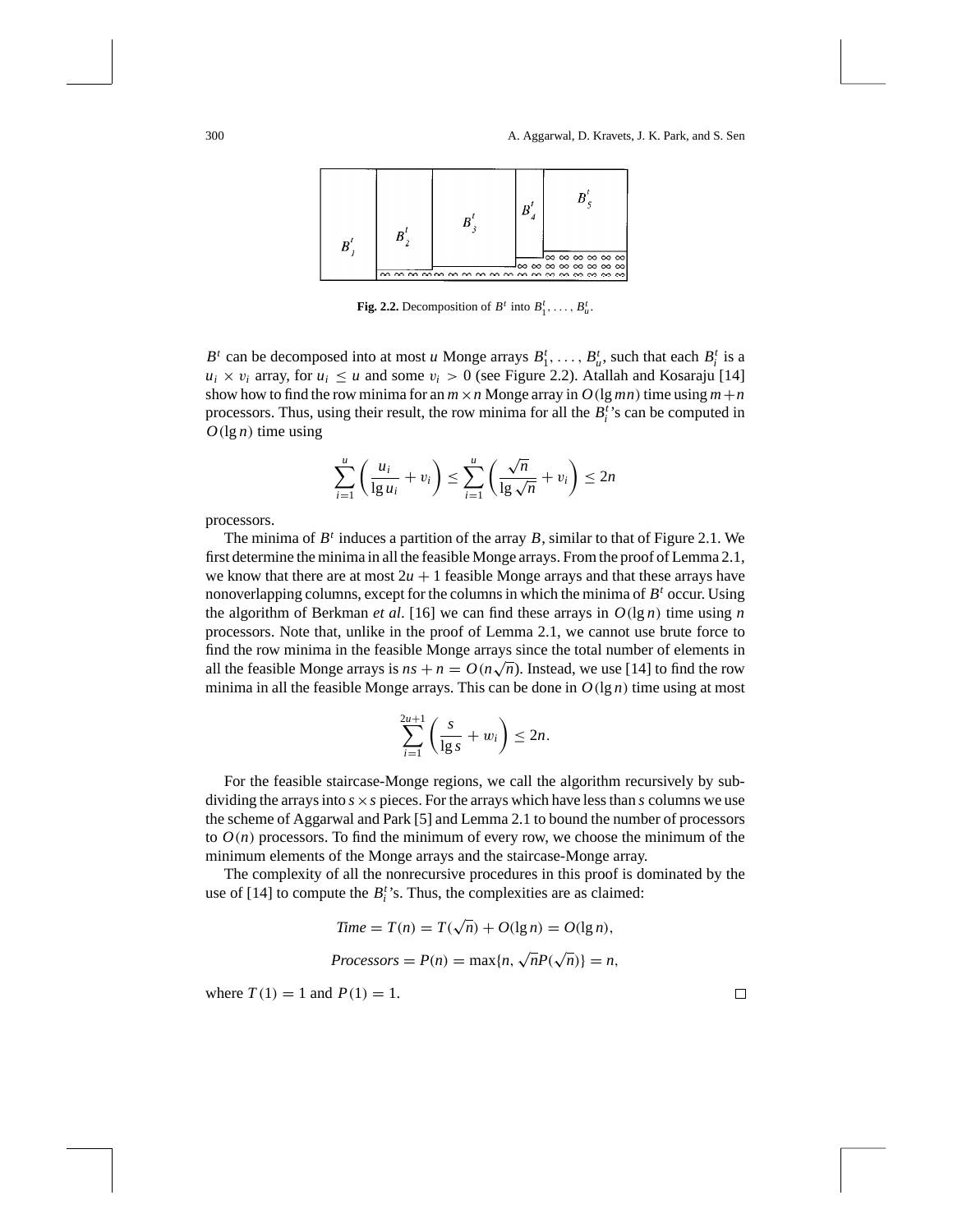COROLLARY 2.4. *The row minima of an m*×*n staircase-Monge array can be computed in O(*lg *mn) time using m/*lg *m* + *n processors on a CREW PRAM*.

PROOF. The proof follows on the lines of [14]. Let *B* be an  $m \times n$  staircase-Monge array. The case corresponding to  $m \leq n$  is easy. Partition the array into  $\lceil n/m \rceil$  arrays of size  $m \times m$ . Compute the row minima in  $O(\lg m)$  time using *n* processors. Then compute the minimum in each row from the  $\lceil n/m \rceil$  elements in  $O(\lg n)$  time using  $n/\lg n$  processors. For the case  $m \ge n$ , we compute the minima of an  $n \times n$  array  $B^t$  in  $O(\lg n)$  time using *n* processors (Theorem 2.3) and then use a scheme similar to Lemma 2.1 to compute the row minima of *B* in  $O(\lg mn)$  time using  $m/\lg m + n/\lg n$  processors on a CREW PRAM.  $\Box$ 

**3. Algorithms for Hypercubes and Related Networks.** In this section we give three hypercube algorithms for searching in Monge arrays. The first algorithm computes the row minima of two-dimensional Monge arrays, the second computes the row minima of two-dimensional staircase-Monge arrays, and the third computes the tube minima of three-dimensional Monge arrays. These algorithms can be adapted for several hypercubic networks.

3.1. *Preliminaries*. Our hypercube algorithms are based on the corresponding CREW-PRAM algorithms of Aggarwal and Park [5], Apostolico *et al*. [12], and Atallah and Kosaraju [14]. However, there are three important issues that need to be addressed in converting from CREW-PRAM algorithms to hypercube algorithms:

- (i) We can no longer use Brent's theorem [17] which converts a *P*-processor algorithm that runs in time *T* and performs a total of *W* operations on a CREW PRAM into a  $(W/T)$ -processor algorithm that runs in time  $O(T)$  on a CREW PRAM. (This theorem is used in [5] to get the results given in Table 1.1.)
- (ii) We must deal more carefully with the issue of processor allocation, especially in recursing on problems of uneven sizes.
- (iii) We need to consider the data movement through the hypercube.

This last issue requires a bit more explanation. Since the hypercube lacks a global memory, our assumption that any entry of the Monge, staircase-Monge, or Mongecomposite array in question can be computed in constant time by any processor is no longer valid, at least in the context of our applications. We instead use the following model. In the case of two-dimensional Monge and staircase-Monge arrays  $A = \{a[i, j]\},\$ we assume there are two vectors  $g[1], \ldots, g[m]$  and  $h[1], \ldots, h[n]$  such that a processor needs to know both  $g[i]$  and  $h[j]$  to compute  $a[i, j]$  in constant time. Similarly, in the case of Monge-composite arrays  $C = \{c[i, j, k]\}$ , where  $c[i, j, k] = d[i, j] + e[j, k]$ , and  $D = \{d[i, j]\}$  and  $E = \{e[j, k]\}$  are Monge arrays, we assume that a processor needs to know both  $d[i, j]$  and  $e[j, k]$  to compute  $c[i, j, k]$ . The manner in which the  $g[i], h[j], d[i, j]$ , and  $e[j, k]$  are distributed through the hypercube is then an important consideration. We assume that initially the entries of *g* and *h* (or of *D* and *E*) are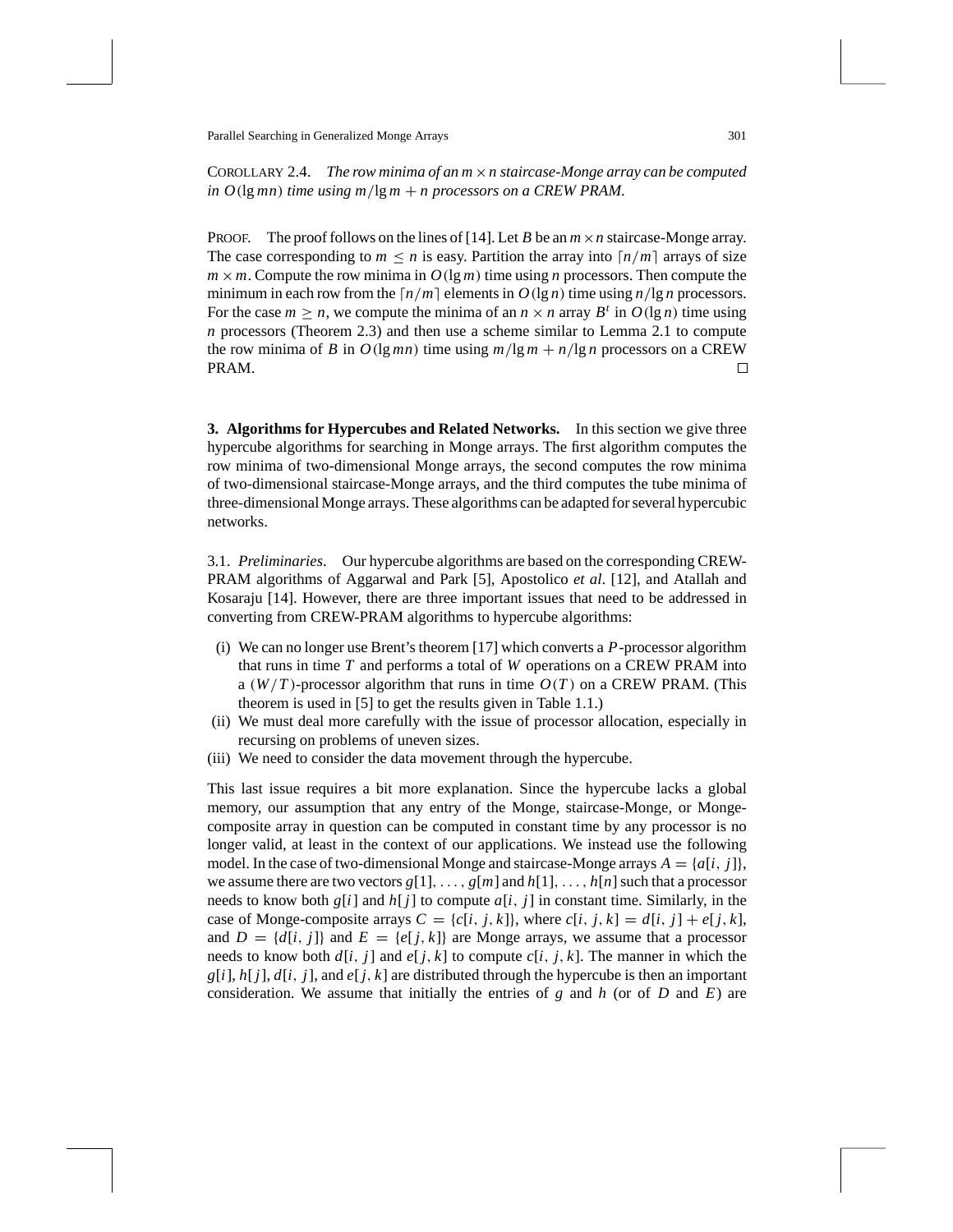uniformly distributed in the obvious way among the local memories of the hypercube's processors.

We use the *normal* model of hypercube computation (defined in the Introduction). Moreover, all the processors use the edges corresponding to each of the  $O(\log N)$  dimensions in a cyclic order in consecutive time steps. This is in contrast to the the multiport model of the hypercube in which all the edges of the hypercube may be used during a single step of the algorithm, i.e., each processor of an *N*-processor hypercube can send and receive lg *N* messages in a single time step. The advantage of the weaker model is in the greater adaptability of its algorithms in other bounded-degree models like Butterfly networks and Shuffle-exchange networks (without asymptotic slowdown with the same number of processors). However, for some of our algorithms the multiport model can achieve the same timebound by using an *O(*log *N)* factor less processors. In this section hypercube refers to the *normal* model unless mentioned otherwise.

Each processor of an *N*-processor hypercube has a unique index 1*,..., N*. In our proofs, we use algorithms for the following problems:

- (i) parallel prefix,
- (ii) merging two sorted lists,
- (iii) monotone routing, and
- (iv) routing a fixed permutation.

We specify when we use segmented parallel prefix, a standard variation of the parallel prefix. When unclear from the context, we give the associative operation performed by the parallel prefix. A *monotone routing* problem is that of routing packets such that the relative order of the packets is unchanged. Formally, if we want to route packets  $u_1, u_2, \ldots, u_i$  ( $j \lt N$ ), the packet  $u_i$  originates at the processor indexed *orig*(*i*),  $orig(1) < orig(2) < \cdots < orig(j)$ , and is destined for the processor indexed *dest*(*i*), then the routing is monotone if and only if  $dest(1) < dest(2) < \cdots < dest(j)$ . If the input consists of *N* elements, then all four of the above problems can be solved in a pipelined fashion on an *N*-processor butterfly in *O(*lg *N)* time. The reader åis referred to Leighton's book [32] for detailed descriptions of the hypercubic networks and these algorithms.

Finally, we need an algorithm for a special case of a one-to-many routing problem. Suppose we have an  $s \times t$  array on an  $(N = 2^{\lceil \lg_2 st \rceil})$ -processor hypercube such that processor indexed *k*,  $k \leq st$ , is responsible for the entries in row  $\lceil k/t \rceil$  and column  $k \mod t$ . Processors 1 through  $t$  contain values  $u_1$  through  $u_t$ . A *row-copy problem* is that of copying the values contained in the first-row processors down the columns so that all the processors responsible for column  $j$  get the value  $u_j$ . Specifically, processor  $k$ ,  $k \leq t$ , needs to distribute  $u_k$  to processors  $k + t$ ,  $k + 2t, \ldots, k + (s - 1)t$ . Notice that this operation is not monotone routing: processor  $k + 1$  needs to distribute value  $u_{k+1}$  to processors  $k + 1 + t$ ,  $k + 1 + 2t$ , ...,  $k + 1 + (s - 1)t$  and, clearly,  $k + 2t \nleq k + 1 + t$ in the general case. To solve the row-copy problem efficiently we exploit the fact that a hypercube of size (number of processors)  $2^v$  contains  $2^w$  node-disjoint hypercubes of size  $2^{v-w}$  each. Let  $z = 2^{\lfloor \lg_2 t \rfloor}$ . First, we pack the  $u_i$  values into the first *z* processors. In other words, we route (monotone) value  $u_i$  to processor  $\lceil i/2 \rceil$  if  $i \leq 2(t - z)$  and to processor  $i - (t - z)$  if  $i > 2(t - z)$ . Each processor  $k \leq z$  now has at most two values.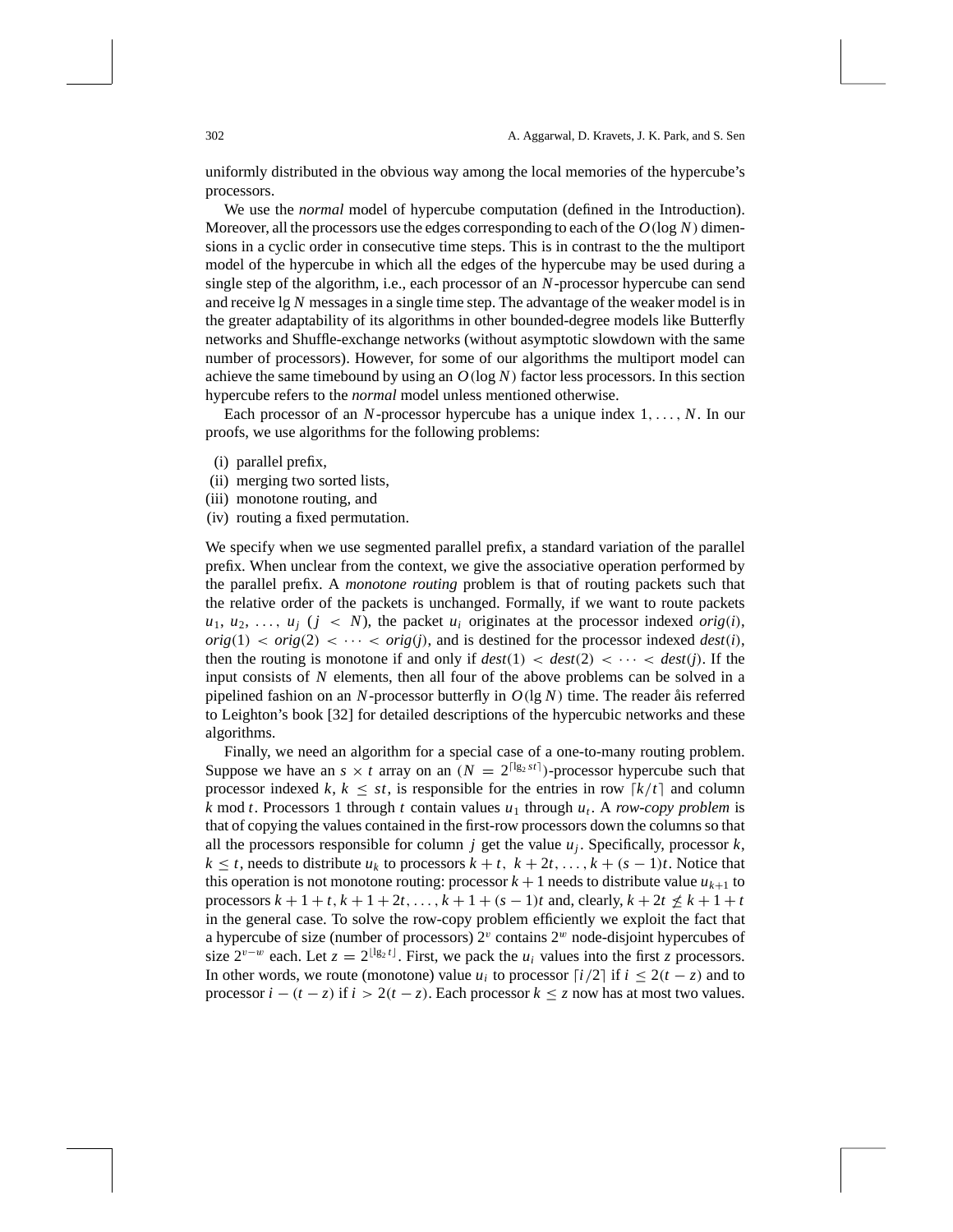Next, we "break up" the *N*-processor hypercube into *z* subhypercubes of size *N/z* so that each processor  $k \leq z$  is in a different subcube. This can be accomplished if all the nodes with the same last  $\lg_2 z$  digits are assigned to the same  $(N/z)$ -processor subcube. Now, each processor  $k \leq z$  copies its *u* values to all the processors in its subcube using a parallel prefix operation. To finish up the row-copy, we need to unpack the *u* values using monotone routing. If processor  $k \leq N$  has two *u* values, it sends its lower-subscripted *u* value to processor  $\frac{k}{z}$  + 2(*k* mod *z*) − 1 and its higher-subscripted *u* value to processor  $\frac{1}{k}$  /*z*  $\frac{1}{t}$  + 2(*k* mod *z*). Otherwise, if processor *k* has only one *u* value, it sends its *u* value to processor  $\frac{k}{z}$   $(t + (t - z) + k \mod z$ . Since the only operations used by the row-copy algorithm are monotone routing and parallel prefix, this algorithm takes *O(*lg *N)* time on an *(N)*-processor hypercube.

3.2. *A Technical Lemma*. We begin with a technical lemma that gives the flavor of our approach to the three issues mentioned above.

**LEMMA 3.1.** *Given an m*  $\times$  *n Monge array A = {a[i, j]}, m*  $\geq$  *n, suppose we know the minimum in every*  $(\lfloor m/n \rfloor)$ th *row of A. Then we can compute the remaining row minima of A in O(*lg *m) time using an (m)-processor hypercube*.

PROOF. For the sake of simplicity, we only prove this lemma for *m* and *n* being powers of 2. In this proof, *i* is always in the range  $1 \le i \le n$ . Let  $j_i$  denote the index of the column containing the minimum entry of row  $i(m/n)$ . Also, let  $j_0 = 1$ . Assume that processors 1,...,  $(n + 1)$  contain  $j_0, \ldots, j_n$ . Note that  $j_{i-1} ≤ j_i$  because of the Monge condition. Consider a subarray  $A_i$  of A containing rows  $(i - 1)(m/n) + 1$  through  $i(m/n) - 1$ and columns  $j_{i-1}$  through  $j_i$ . Let  $|A_i|$  denote the number of elements in  $A_i$ . Since A is Monge, the minima in rows  $(i - 1)(m/n) + 1$  through  $i(m/n) - 1$  must lie in  $A_i$ . Thus, the total number of elements under consideration for the remaining row minima of *A* is

$$
\sum_{i=1}^{n} |A_i| = \sum_{i=1}^{n} \left(\frac{m}{n} - 1\right) (j_i - j_{i-1} + 1) = \left(\frac{m}{n} - 1\right) (j_n - j_0 + n + 1) \le \left(\frac{m}{n}\right) 2n \le 2m.
$$

Since there are *m* processors and at most 2*m* candidates for row minima, the row minima can be determined by a segmented parallel prefix operation, provided that the data is distributed so that the processors dealing with the entries in the same row of *A* are "neighbors" in the parallel prefix, i.e., have consecutive indices. The procedure to satisfy these conditions is broken up into three steps:

- (i) Subdivide the *m* processors into *n* groups of sizes  $|A_1|, |A_2|, \ldots, |A_n|$ .
- (ii) Assign the processors in the group associated with  $A_i$  to the different entries of  $A_i$ .
- (iii) Distribute the appropriate values from the distance vectors *g* and *h* to each processor so that it can compute its assigned entries in *Ai* .

To simplify this proof, we first show how to satisfy these conditions on 2*m* processors. The first step is accomplished as follows. Processor *i* sends value  $j_{i-1}$  to processor  $i-1$ . This is simply monotone routing. Processor *i* computes

$$
|A_i| = \left(\frac{m}{n} - 1\right)(j_i - j_{i-1} + 1).
$$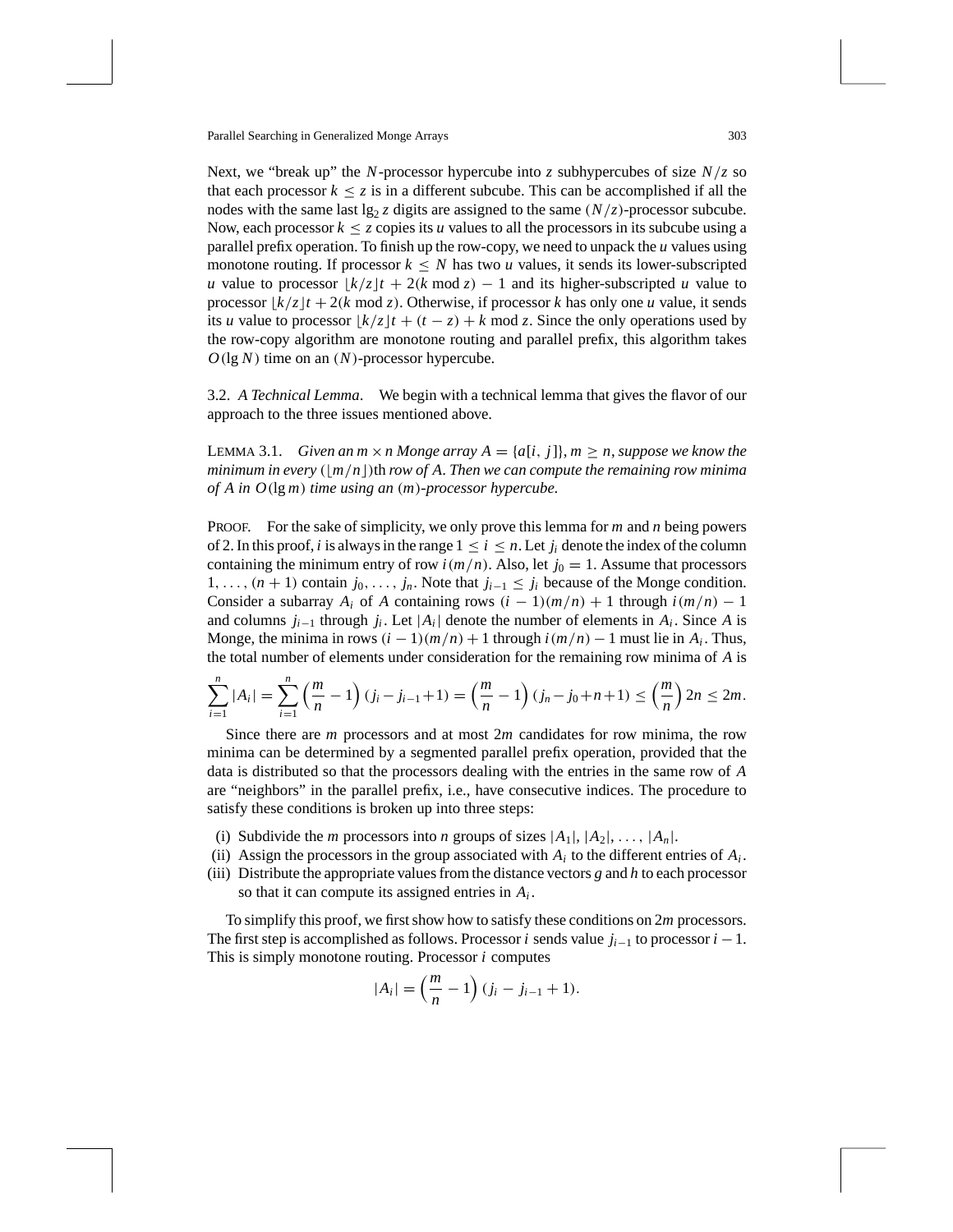Processors 1 through *n* perform a parallel prefix on the  $|A_i|$ 's, so that processor *i* computes the value  $u_i = \sum_{k=1}^{i} |A_k|$ . Merge list 1, 2, ..., 2*m* of processor indices with list  $u_1, u_2, \ldots, u_n$ , where each  $u_i$  value carries with it a record containing  $\langle i, j_i, j_{i-1} \rangle$ . Note that since there are only 2*m* processors, any dual occurrences of a value (one occurrence from list  $1, 2, \ldots, 2m$  and the other from list  $u_1, u_2, \ldots, u_n$  are stored in the same processor. In the resulting sorted list, there are exactly  $|A_i|$  processors between processors containing *ui*<sup>−</sup><sup>1</sup> and *ui* . Any processor containing a *ui* value determines a segment boundary (or barrier). Using a segmented parallel prefix distribute the the record  $\langle i, j_i, j_{i-1} \rangle$  associated with *u<sub>i</sub>* to all the processors between segment boundaries  $u_{i-1}$ and *ui* . As a result, the 2*m* processors are subdivided as desired and each processor in the group associated with  $A_i$  knows the values  $u_i$ ,  $i$ ,  $j_i$ , and  $j_{i-1}$ .

For the second step, each processor first computes its rank within its segment using segmented parallel prefix operation. More formally,

$$
rank(k) = k - \max_{k' < k} \{processor \, k' \, contains \, a \, v \, value\}.
$$

A processor *k* containing the value  $u_i$  and the record  $\langle i, j_i, j_{i-1} \rangle$  computes the row and the column of its entry in  $A_i$ :

row 
$$
(i - 1)\frac{m}{n} + \left[\frac{rank(k) + 1}{j_i - j_{i-1} + 1}\right]
$$
  
column  $j_{i-1} + rank(k) mod(j_i - j_{i-1} + 1)$ 

For the third step, assume that the distance vectors  $g[1], \ldots, g[m]$  are stored in processors  $1 \cdots m$ , and vectors  $h[1], \ldots, h[n]$  in processors  $1 \cdots n$ . Route values  $h[j_{i-1}], \ldots$ ,  $h[i]$  to the appropriate processors responsible for the first row of  $A_i$ . Similarly, route values  $g[(i-1)(m/n) + 1], \ldots, g[\min\{i(m/n) - 1, m\}]$  to the appropriate processors responsible for the first column of  $A_i$ . Notice that in both cases the routing is monotone. Now, each processor in the first row of *Ai* distributes its *h* value down its column of *Ai* (i.e., to other processors responsible for that column of  $A_i$ ) and each processor in the first column of  $A_i$  distributes its *g* value down its row of  $A_i$ . All the processors responsible for a row of  $A_i$  have consecutive indices; thus, the *g* values can be distributed using a segmented parallel prefix operation. We use the row-copy algorithm described in Section 3.1 to distribute the *h* values. Having spread all the data so that the aforementioned conditions are satisfied, run a segmented parallel prefix with each row of *Ai* forming a segment. This finds all the row minima of *A*.

All the procedures we have done in this proof took  $O(\lg m)$  time on a  $(2m)$ -processor hypercube and hence can be done in the same asymptotic time-bound in an *m*-processor hypercube.  $\Box$ 

#### 3.3. *An Algorithm to Compute Row Minima in Two-Dimensional Monge Arrays*

**THEOREM 3.2.** *The row minima of an n × n Monge array*  $A = \{a[i, j]\}$  *can be computed in O(*lg *n* lg lg *n) time on an (n)-processor hypercube*.

PROOF. We use divide-and-conquer techniques similar to those used by Aggarwal and Park [5]. For the sake of simplicity, we only prove this theorem for the case of  $n = 2^{2c}$ ,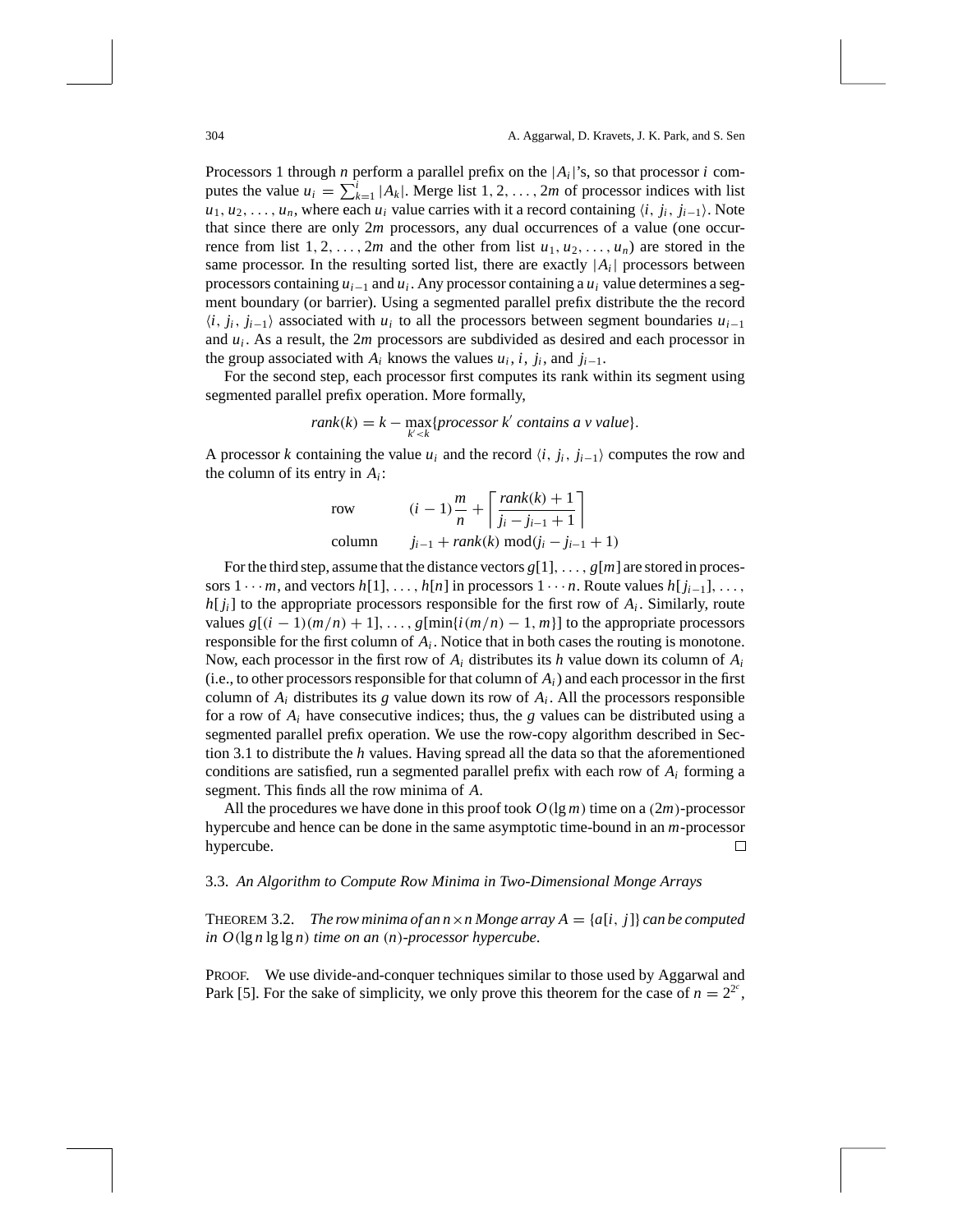where *c* is some positive integer. Assume that processor *p* contains entries  $g[p]$  and *h*[*p*].

In this proof, *i* is always in the range  $1 \le i \le \sqrt{n}$ , and, in this paragraph,  $\ell$  is in the range  $1 \leq \ell \leq \sqrt{n}$ . Consider the  $\sqrt{n} \times n$  array *R* formed by taking every  $\sqrt{n}$ th row of *A*. Partition *R* into  $\sqrt{n}$  subarrays where the  $\ell$ th subarray  $R_\ell$  contains columns *(c* − 1) $\sqrt{n}$  + 1 through  $\ell \sqrt{n}$  of *R*. We assign processors  $(i - 1)\sqrt{n} + 1$  through  $i\sqrt{n}$ to  $R_\ell$  and recursively compute the row minima of  $R_\ell$ . Notice that, for the recursion, the processors already have the appropriate *h* values. So, only the *g* values need to be distributed. First, processor  $i\sqrt{n}$  routes (monotone) its *g* value to processor *i*. Using distributed. First, processor *i*  $\sqrt{n}$  routes (monotone) its *g* value to processor *i*. Using  $\frac{1}{2}$  and  $\frac{1}{2}$  is *g* value to processor *i*. Using the distributes its *g* value to processors *i* +  $\ell \sqrt{n}$ , The permutation routing, processor *t* then distributes its *g* value to processors  $i + \ell \sqrt{n}$ ,<br>  $1 \leq \ell \leq \sqrt{n}$ . After the recursion, processor  $(\ell - 1)\sqrt{n} + i$  contains the minimum of  $\alpha \leq \ell \leq \sqrt{n}$ . Arter the recursion, processor  $(\ell - 1)\sqrt{n} + i$  contains the minimum of row *i* in  $R_\ell$ . Assign processors  $(i - 1)\sqrt{n} + 1$  through  $i\sqrt{n}$  to row *i* of *R* and route (a fixed permutation) the values of the minima so that processors  $(i - 1)\sqrt{n} + 1$  through fixed permutation) the values of the minima so that processors  $(i - 1)\sqrt{n} + 1$  through *i*  $\sqrt{n}$  get the minimum entries in row *i* of all the *R*<sup>*'*</sup>s. The row minima of *R* is simply the minimum over the row minima of all the  $R_\ell$ 's. Route the row minima of  $R$  to processors *(i* − 1) $\sqrt{n}$  + 1 through *i* $\sqrt{n}$ .

Let  $j_i$  denote the index of the column containing the minimum entry in row  $i\sqrt{n}$  of *A* (equivalently, row *i* of *R*), and let  $j_0 = 1$ . Since *A* is Monge, the minimum entries in *R* (*i* − 1) $\sqrt{n}$  + 1 through *i* $\sqrt{n}$  − 1 of *A* must lie in columns *j<sub>i*−1</sub> through *j<sub>i</sub>*. Let

$$
v_i = \left\lceil \frac{j_i - j_{i-1}}{\sqrt{n}} \right\rceil.
$$

For  $1 \leq \ell \leq v_i$ , let  $S_{i,\ell}$  be the subarray of *A* that contains rows  $(i - 1)\sqrt{n} + 1$  through *i*  $\sqrt{n}$  and columns *j<sub>i−1</sub>* +  $(\ell - 1)\sqrt{n} + 1$  through min{*j<sub>i</sub>*, *j<sub>i−1</sub>* +  $\ell\sqrt{n}$ }. The minimum *i*  $i\sqrt{n}$  and columns  $j_{i-1} + (i-1)\sqrt{n+1}$  through  $\lim_{i\sqrt{n}} j_i = i + i\sqrt{n}$ . The minimum entries in rows  $(i-1)\sqrt{n+1}$  through  $i\sqrt{n}$  are either in one of  $S_{i,1}, \ldots, S_{i,v_i}$  or in column *j*<sub>*i*−1</sub>. Arrays  $S_{i,1}, \ldots, S_{i,v_i-1}$  are all  $\sqrt{n} \times \sqrt{n}$ . Let  $w_i = (j_i - j_{i-1}) \mod \sqrt{n}$  and let  $T_i$  $b_i$ <sub>*i*</sub>  $j_{i-1}$ . Arrays  $s_{i,1}, \ldots, s_{i,v_i-1}$  are an  $\sqrt{n} \times \sqrt{n}$ . Let  $w_i = (j_i - j_{i-1})$  mod  $\sqrt{n}$  and let  $I_i$  be a  $w_i \times w_i$  subarray of  $S_{i,v_i}$  formed by taking every  $\lfloor \sqrt{n}/w_i \rfloor$  th row of  $S_{i,v_i}$ . Note that *Ti* may be empty.

For  $1 \leq \ell \leq v_i - 1$ , assign  $\sqrt{n}$  processors to  $S_{i,\ell}$  and  $w_i$  processors to  $T_i$ . The total number of processors assigned is

$$
\sum_{i=1}^{\sqrt{n}} (v_i - 1)\sqrt{n} + w_i = \sum_{i=1}^{\sqrt{n}} j_i - j_{i-1} \le n.
$$

The processor assignment uses a similar technique to that of Lemma 3.1. Processor *i* copies  $j_{i-1}$  from processor  $i-1$  and then computes  $v_i$  and  $w_i$ . Using parallel prefix, processor *i* computes

$$
u_i = \sum_{\ell=1}^{\infty} i - 1(v_{\ell} - 1)\sqrt{n} + w_{\ell}.
$$

Now processor *i* routes (monotone) record  $\langle i, v_i, w_i, j_i \rangle$  to processor  $u_i$ . Using segmented parallel prefix with processors *ui* forming the segment boundaries, compute the rank of each processor within its segment. Also, copy  $\langle i, v_i, w_i, u_i, j_i \rangle$  to all the processors between  $u_i$  and  $u_{i+1}$ . Within the segment bounded by  $u_i$  and  $u_{i+1}$ , processors with ranks between  $u_i$  and  $u_{i+1}$ , within the segment bounded by  $u_i$  and  $u_{i+1}$ , processors with ranks  $(\ell - 1)\sqrt{n} + 1, \ldots, \ell\sqrt{n}$  are assigned to  $S_{i,\ell}$ , for  $1 \leq \ell \leq v_i - 1$ , and processors with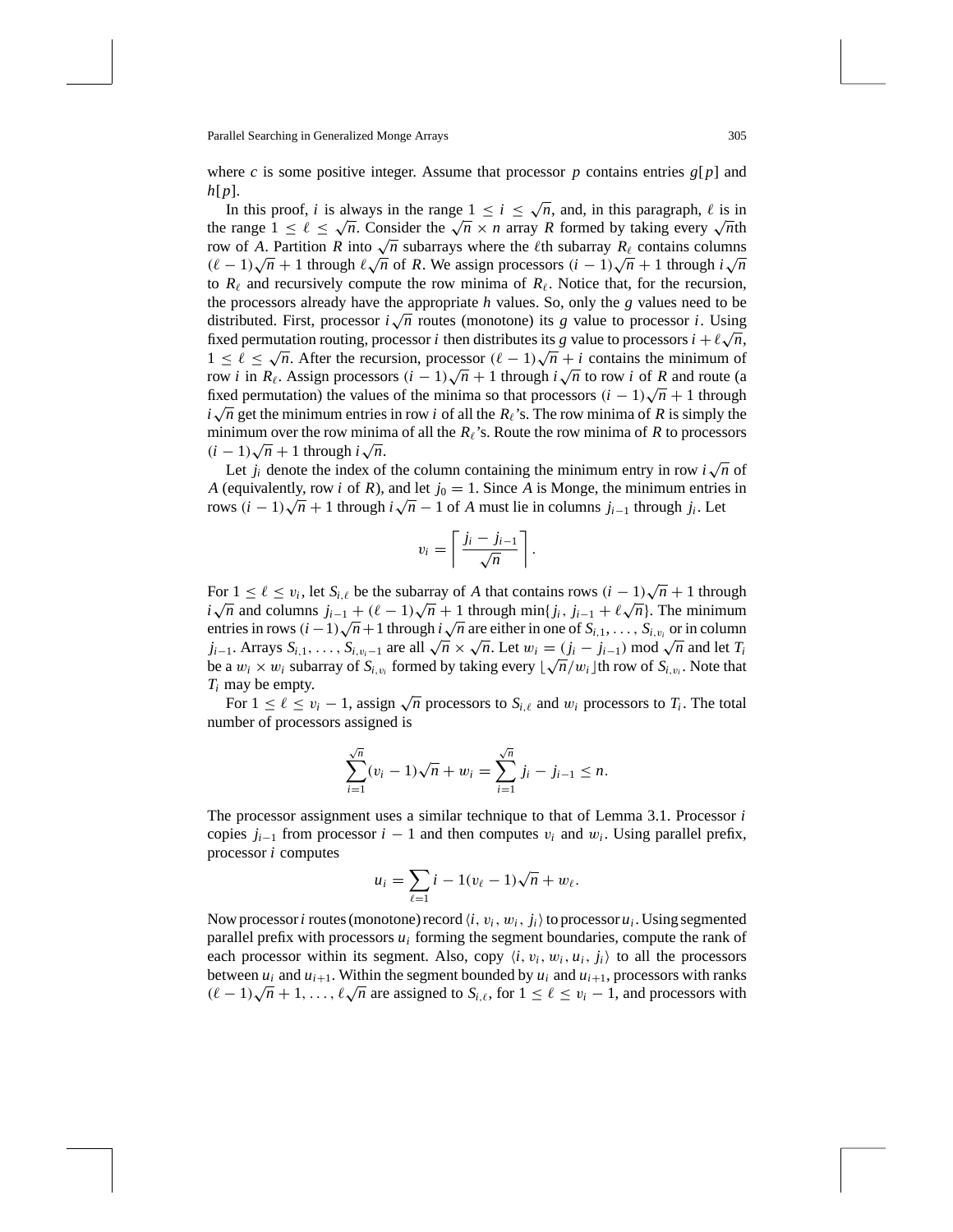ranks  $(v_i - 1)\sqrt{n} + 1, \ldots, (v_i - 1)\sqrt{n} + w_i$  are assigned to  $T_i$ . Recursively find the row minima in these subarrays. Before the recursion, distribute the data so that the *p*th processor of  $S_{i,p}$  gets  $g[i + p]$  and  $h[j_i - 1 + (p - 1)\sqrt{n} + p]$  and the *p*th processor of *Ti* gets *g*[*i* + *p*]  $\sqrt{n}/w_i$ ] and *h*[*j<sub>i</sub>* − 1 +  $(v_i - 1)\sqrt{n}$  + *p*]. This can be accomplished *T<sub>i</sub>* gets *g*[*i* + *p*] $\sqrt{n}/w_i$ ] and *h*[*j<sub>i</sub>* − 1 +  $(v_i - 1)\sqrt{n}$  + *p*]. This can be accomplished in the manner of Lemma 3.1.

Next, assign  $\sqrt{n}$  processors to each  $T_i$  and using Lemma 3.1 and the row minima of  $T_i$ Ext, assign  $\sqrt{n}$  processors to each  $T_i$  and using Lemma 5.1 and the row minima of  $T_i$  compute the row minima of  $S_{i,v_i}$ . Finally, the minimum entry in row  $\ell$ ,  $(i - 1)\sqrt{n} + 1 \le$ Compute the row minima of  $S_{i,v_i}$ . Finany, the minimum entry in row  $\ell$ ,  $(i - 1)\sqrt{n} + 1 \leq \ell \leq i\sqrt{n}$ , is the minimum of *a*[*p*, *j<sub>i−1</sub>*] and the *v<sub>i</sub>* values obtained for row  $\ell$  in solving the row-minima problems for  $S_{i,1}, \ldots, S_{i,v_i}$ . This computation is done using segmented parallel prefix.

The time complexity of this algorithm has two components: the  $O(1)$  nonrecursive hypercube operations taking  $O(\lg n)$  time on *n* processors, and the two recursive calls. For the recursions, the processor complexity is dominated by the first recursive call. Thus, the complexities are

$$
T(n) \le 2T(\sqrt{n}) + O(\lg n) = k \lg n + 2^{k} T(n^{1/2^{k}}),
$$
  
\n
$$
P(n) \le \max\{n, \sqrt{n} P(\sqrt{n})\} = \max\{n, n^{1-1/2^{k}} P(n^{1/2^{k}})\}
$$

after *k* levels. Using  $k = \log \log n$  gives us the claimed bounds.

## 3.4. *An Algorithm to Compute Row Minima in Two-Dimensional Staircase-Monge Arrays*

LEMMA 3.3. *Given an m*  $\times$  *n staircase-Monge array*  $A = \{a[i, j]\}, m \ge n$ *, suppose we know the minimum in every*  $(|m/n|)$ *th row of A. Then we can compute the remaining row minima of A in O(*lg *n) time using an (n)-processor hypercube*.

PROOF. This proof is very similar to the proof of Lemma 3.1. Instead of the *Ai*'s, *A* get partitioned into the  $F_i$ 's and the  $P_i$ 's discussed in detail in the proof of Lemma 2.1. All the steps given in the proof of Lemma 2.1 for finding the  $F_i$ 's and the  $P_i$ 's are easily adaptable for the hypercube, except for the algorithm of [16] for the ANSV problem. On the hypercube, the ANSV problem can be solved in  $O(\lg n)$  time using *n* processors [29]. 口

**THEOREM 3.4.** *The row minima of an n*  $\times$  *n staircase-Monge array A = {a[i, j]} can be computed in O(*lg *n* lg lg *n) time on an (n)-processor hypercube*.

PROOF. This proof follows closely the proof of Theorem 3.2. Whenever we used some algorithm for Monge arrays, we now use the corresponding algorithm for staircase-Monge arrays. Upon finding the row minima in every  $\sqrt{n}$ th row of *A*, instead of *S<sub>i,l</sub>*'s and  $T_i$ 's we get a partition into the  $F_i$ 's and the  $P_i$ 's discussed in detail in the proof of Lemma 2.1. Finding the  $F_i$ 's and the  $P_i$ 's and distributing the processors appropriately is discussed in the proof of Lemma 3.3. $\Box$ 

 $\Box$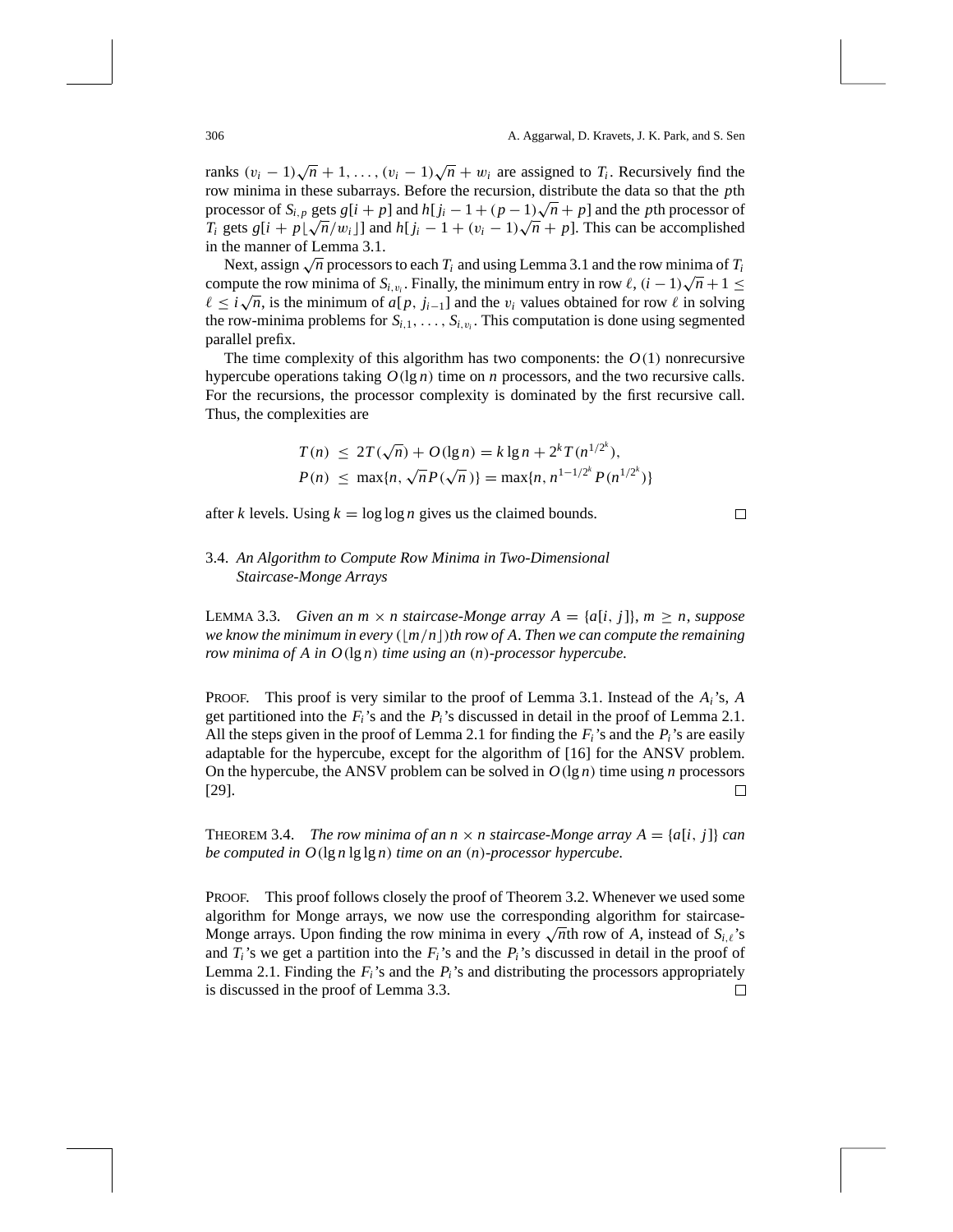### 3.5. *An Algorithm to Compute Tube Minima in Three-Dimensional Monge-Composite Arrays*

THEOREM 3.5. *The tube-minima of an*  $n \times n \times n$  *Monge-composite array*  $C = \{c[i, j, k]\}$ *can be computed in*  $O(\lg n)$  *time on an*  $(n^2)$ -processor hypercube.

PROOF. We use divide-and-conquer techniques similar to those used by Aggarwal and Park [5]. Assume that entry  $d[i, j]$  of array *D* is stored in processor  $(i - 1)n + j$  and entry *e*[ $j$ ,  $k$ ] of array  $E$  in processor  $(k - 1)n + j$ . When convenient, we refer to processor  $p = (i - 1)n + j$  by the index of its *D* value, i.e., by [*i*, *j*]. In this proof, *i* and *k* are always in the range  $1 \le i, k \le \sqrt{n}$ , and *j* is always in the range  $1 \le j \le n$ .

Let *R* denote the  $\sqrt{n} \times n \times \sqrt{n}$  subarray of *C* given by entries  $\{c[i\sqrt{n}, j, k\sqrt{n}]\}$ . Assign processors  $[1, 1], \ldots, [1, n]$  to the *n* entries of tube  $(\sqrt{n}, \sqrt{n})$ , processors  $[2, 1], \ldots$ , processors [1, 1], ..., [1, *n*] to the *n* entries of thoe  $(\sqrt{n}, \sqrt{n})$ , processors [2, 1], ..., <br>[2, *n*] for tube  $(2\sqrt{n}, \sqrt{n})$ , and so forth. This assignment can be accomplished using segmented parallel prefix. Note that we can devote one processor per each element of *R* because  $|R| = n^2$ . Next, distribute the data so that a processor can compute the R because  $|K| = n$ . Next, distribute the data so that a processor can compute the entry of *R* to which it is assigned. Processor  $[i\sqrt{n}, j]$  sends its *D* value to processors  $[(i-1)\sqrt{n}+1, j], \ldots, [i\sqrt{n}-1, j].$  This can be done by routing (monotone) from  $\int (i-1)\sqrt{n+1}$ ,  $f_1, \ldots, \int i\sqrt{n-1}$ ,  $f_1$ . This can be done by fouting (monotone) from processor  $[i\sqrt{n}, j]$  to processor  $[(i-1)\sqrt{n+1}, j]$ , and copying (parallel prefix) from processor  $[i\sqrt{n}, j]$  to processor  $[(i-1)\sqrt{n+1}, j]$ , and copying (parameter prefix) from processors  $[(i-1)\sqrt{n+1}, j]$  to processors  $[(i-1)\sqrt{n+2}, j]$ , ...,  $[i\sqrt{n}-1, j]$ . Similarly, processor  $[i(n-1)\sqrt{n+1}, j]$  to processors  $[i(n-1)\sqrt{n+2}, j]$ , ...,  $[i\sqrt{n-1}, j]$ . Sumary,<br>processor  $[j, k\sqrt{n}]$  sends its *E* value to processors  $[j, (k-1)\sqrt{n+1}]$ , ...,  $[j, k\sqrt{n-1}]$ . With this processor and data assignment we can compute the tube minima of *R* by brute force using parallel prefix.

Since*C* is Monge-composite, tube minima of *R* limits the search space for the minima in the remaining tubes of *C*. Let  $j_{i,k}$  denote the second coordinate of the minimum entry in tube *(i* $\sqrt{n}$ ,  $k\sqrt{n}$ ). Also, let  $j_{0,k} = 1$ ,  $j_{i,0} = 1$ . The Monge condition gives us the following inequalities:

$$
j_{i-1,k-1} \leq j_{i,k-1} \leq j_{i,k},
$$
  
 $j_{i-1,k-1} \leq j_{i-1,k} \leq j_{i,k}.$ 

Let  $C_{ik}$  denote the subarray of *C* containing { $c[x, y, z]$ } for

$$
(i-1)\sqrt{n} + 1 \le x \le i\sqrt{n},
$$
  
\n
$$
j_{i-1,k-1} \le y \le j_{i,k},
$$
  
\n
$$
(k-1)\sqrt{n} + 1 \le z \le k\sqrt{n}.
$$

Because *C* is Monge-composite, all the remaining tube minima of*C* are contained within the  $C_{ik}$ 's. To find the tube minima of the  $C_{ik}$ 's we break the  $C_{ik}$ 's into smaller pieces, recurse on those pieces, and finally combine the tube minima of the pieces to get the tube minima of *C*. We now give the details of these steps.

Let

$$
v_{ik} = \left\lceil \frac{j_{i,k} - j_{i-1,k-1} + 1}{\sqrt{n}} \right\rceil
$$
 and  $w_{ik} = (j_{i,k} - j_{i-1,k-1}) \mod \sqrt{n}$ .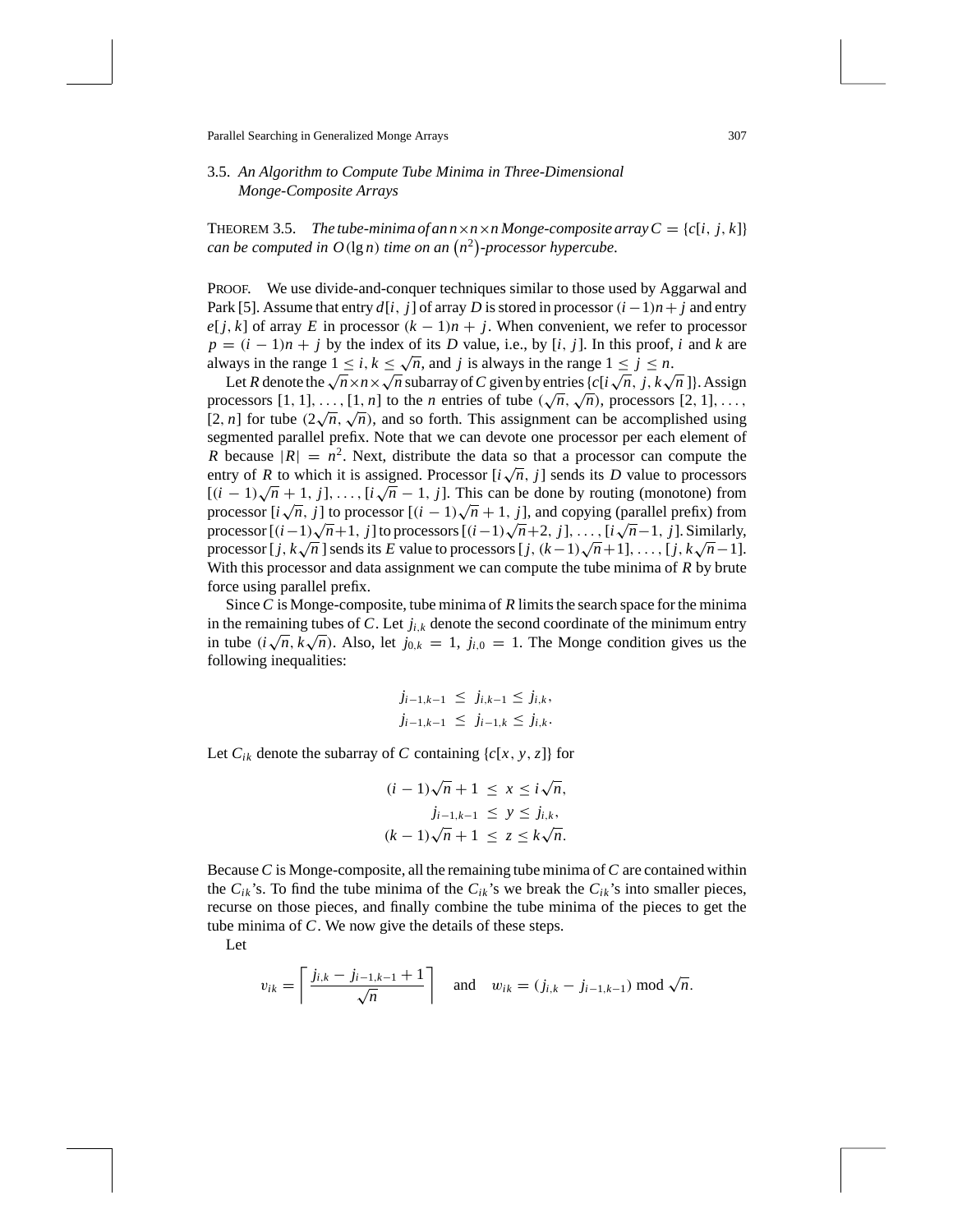We break up  $C_{ik}$  into  $v_{ik}$  subarrays  $S_{ik}^1$  through  $S_{ik}^{v_{ik}}$ . For  $1 \leq \ell \leq v_{ik}$ , let subarray  $S_{ik}^{\ell}$ contains elements {*c*[*x, y,z*]} for

$$
(i - 1)\sqrt{n} + 1 \le x \le i\sqrt{n},
$$
  
\n
$$
j_{i-1,k-1} + (\ell - 1)\sqrt{n} + 1 \le y \le \min\{j_{i,k}, j_{i-1,k-1} + \ell\sqrt{n}\},
$$
  
\n
$$
(k - 1)\sqrt{n} + 1 \le z \le k\sqrt{n}.
$$

Let  $T_{ik}$  be the  $w_{ik} \times w_{ik} \times w_{ik}$  subarray of  $S_{ik}^{v_{ik}}$  formed by taking every  $\lfloor \sqrt{n}/w_{ik} \rfloor$  th tube of  $S_{ik}^{v_{ik}}$ . In other words,

$$
T_{ik} = \left\{ c \left[ (i-1)\sqrt{n} + x \left\lfloor \frac{\sqrt{n}}{w_{ik}} \right\rfloor, y, (k-1)\sqrt{n} + z \left\lfloor \frac{\sqrt{n}}{w_{ik}} \right\rfloor \right] \right\}
$$

for

$$
1 \le x \le w_{ik},
$$
  

$$
j_{i-1,k-1} + (v_{ik} - 1)\sqrt{n} + 1 \le y \le j_{i,k},
$$
  

$$
1 \le z \le w_{ik}.
$$

Note that *Tik* may be empty.

We assign *n* processors to each  $\sqrt{n} \times \sqrt{n} \times \sqrt{n}$  array  $S^{\ell}_{ik}$  and  $w^2_{ik}$  processors to the  $w_{ik} \times w_{ik} \times w_{ik}$  array  $T_{ik}$ . The total number of processors assigned to  $C_{ik}$  is  $(v_{ik} - v_{ik})$  $w_{ik} \times w_{ik} \times w_{ik}$  and  $r_{ik}$ . The total number of processors assigned to  $C_{ik}$  is  $(v_{ik} - 1)n + w_{ik}^2 < (j_{i,k} - j_{i-1,k-1})\sqrt{n} + n$ . Since *C* is Monge-composite, the total number of processors assigned to compute tube minima in all  $C_{ik}$ 's is (see [5] for details)

$$
\sum_{i=1}^{\sqrt{n}} \sum_{k=1}^{\sqrt{n}} \left[ (j_{i,k} - j_{i-1,k-1})\sqrt{n} + n \right] \le n^2 + \sqrt{n} \sum_{i=1}^{\sqrt{n}} \sum_{k=1}^{\sqrt{n}} j_{i,k} - j_{i-1,k-1}
$$
  

$$
\le n^2 + \sqrt{n} (2n\sqrt{n}) \le 3n^2.
$$

Assigning the correct number of processors to each *Cik* and distributing the data that is needed by these processors is accomplished by a procedure analogous to that used in Theorem 3.2 to assign the processors to the  $S_{i,\ell}$ 's and the  $T_i$ 's. Now we recurse on the  $S_{ik}^{\ell}$ 's and the  $T_{ik}$ .

Once we know the tube minima of  $T_{ik}$ , using Lemma 3.1 we can get the remaining tube minima of  $S_{ik}^{v_{ik}}$ . We accomplish this by running the algorithm given in Lemma 3.1 the infinite of  $S_{ik}$ . We accomplish this by running the algorithm given in Lemma 5.1 in parallel on the  $\sqrt{n}$  *ij*-planes of  $S_{ik}^{v_k}$ , each of which is a  $\sqrt{n} \times w_{ik}$  Monge array. In parametric on the  $\sqrt{n}$  *i j*-planes of  $S_{ik}$ , each of which is a  $\sqrt{n} \times w_{ik}$  wonge array.<br>To find the minima in an individual *i j*-plane of  $S_{ik}^{v_{ik}}$  takes  $O(\lg n)$  time on an  $(\sqrt{n})$ processor hypercube. The total effort for all the  $S_{ik}^{v_{ik}}$  's is  $O(\lg n)$  time on a  $(2n^2)$ -processor hypercube.

Finally, to get the tube minima of  $C_{ik}$  we take the minimum of the tube minima of all the  $S^{\ell}_{ik}$ 's. In other words, by decomposing  $C_{ik}$  into  $S^{\ell}_{ik}$ 's, we broke each tube of  $C_{ik}$  into  $v_{ik}$  pieces. We then recursively found the min for each piece of each tube in  $C_{ik}$ . Thus, to get a minima for some tube in  $C_{ik}$ , we take the min of all the minima of the pieces into which that tube was broken. We accomplish this by a parallel prefix operation. As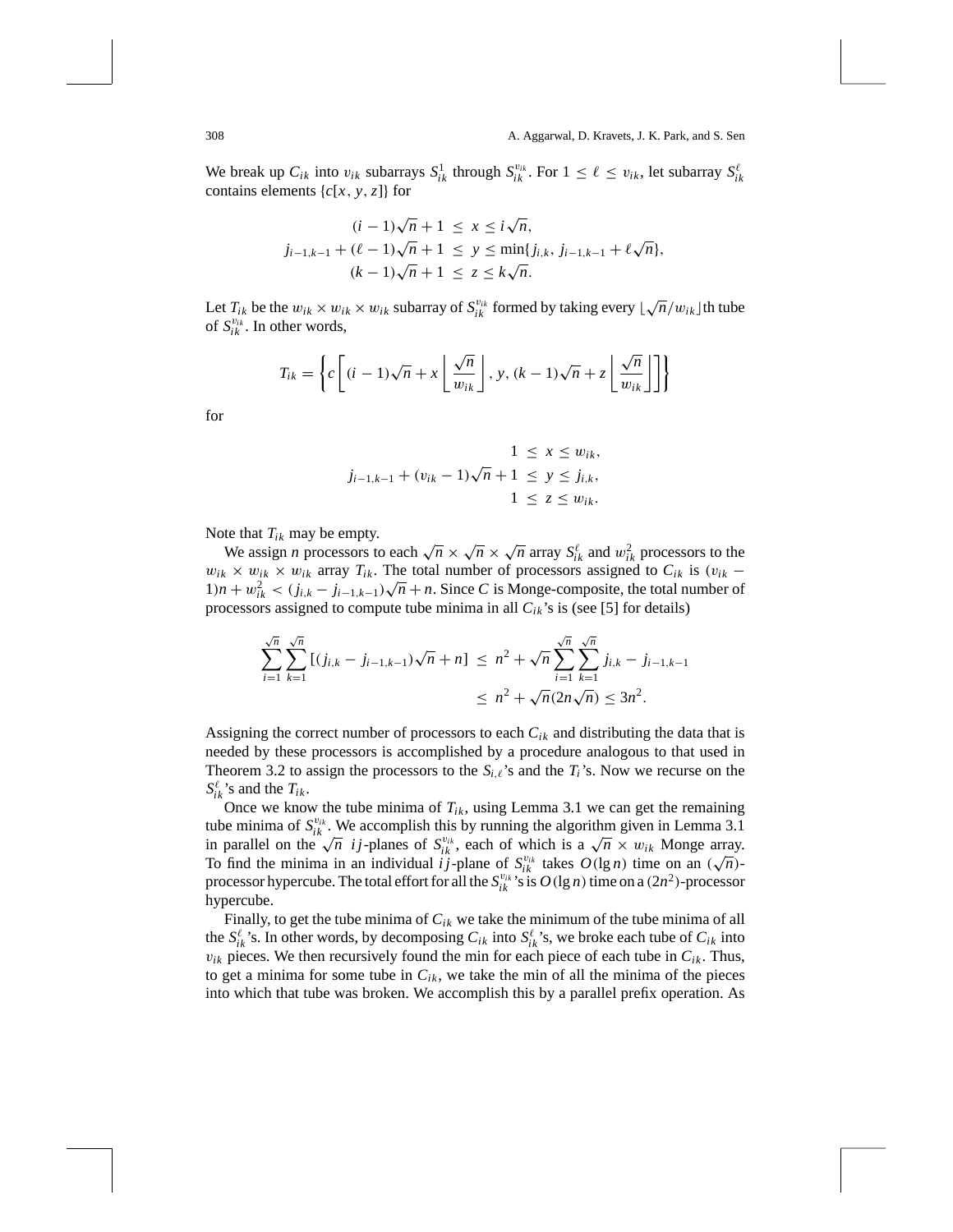already mentioned, the tube minima of the  $C_{ik}$ 's gives us the tube minima of  $C$  and, therefore, we are done with the algorithm.

The complexity of this algorithm has three components: the  $O(1)$  nonrecursive hypercube operations (including the brute-force computation of tube minima in *R*) taking  $O(\lg n)$  time on  $n^2$  processors; the recursive call to compute the tube minima in  $S^{\ell}_{ik}$ 's (for  $1 \leq \ell \leq v_{ik} - 1$ ) and  $T_{ik}$ 's; and the call to Lemma 3.1 to compute the  $S_{ik}^{v_{ik}}$ 's. Thus,

$$
T(n) \leq T(\sqrt{n}) + O(\lg n) = O(\lg n),
$$
  
\n
$$
P(n) \leq \max\{n^2, nP(\sqrt{n})\} = n^2.
$$

Note that for the tube-minima problem, we do not achieve the same processor bound obtained by Aggarwal and Park [5] for CREW PRAMs. Aggarwal and Park give an  $O(\lg n)$ -time,  $(n^2)$ -processor CREW-PRAM algorithm and then reduce the processor bound to  $n^2$ /lg *n* without affecting the asymptotics of the time bound. Unfortunately, the trick they use in reducing the number of processors is not readily applied to our hypercube algorithm, because of problems with the movement of data.

3.6. *Remarks on the Network Algorithms*. A normal hypercube algorithm achieves the same processor*/*time bounds on any of the bounded-degree variants of the hypercube [32], which we call the *normal hypercubic networks* (e.g., the butterfly, the cube-connected cycle, the shuffle-exchange, and the de Bruijn graph). Then we have the following results.

THEOREM 3.6. *The row minima of an n* × *n Monge or staircase-Monge array can be computed in O(*lg *n* lg lg *n) time using any (n)-processor normal hypercubic network*.

THEOREM 3.7. *The tube minima of an*  $n \times n \times n$  *Monge-composite array can be computed in O(*lg *n) time using any n*<sup>2</sup>*-processor normal hypercubic network*.

The availability of several techniques for emulation of PRAM algorithms on hypercube and related hypercubic networks imply alternate network algorithms for the previous problems directly from the PRAM algorithms. The most general purpose deterministic emulation of PRAM requires  $O(\log^2 N)$  per step [11]. However, owing to the special nature of data-movement in our PRAM algorithms, we can obtain a faster emulation by using sorting. This takes *O(*log *N* log log *N)* steps on the *N*-processor hypercube [19].

Comparing the time bounds obtained from emulation with our direct implementation shows that we are better off by at least a factor of  $O(\log N)$  in the time bound for all the problems in the present section. For example, the time bound for row minima obtained from emulation of our PRAM algorithm would yield an  $O(\log^2 N \log \log N)$  algorithm instead of the present  $O(\log N \log \log N)$  algorithm. It may be also worth mentioning that the *O(*log *N* log log *N)* hypercube sorting algorithm is considered too complex for implemetation. Even by using a faster randomized emulation scheme that takes *O(*log *N)* expected time per step, our direct algorithms are more efficient.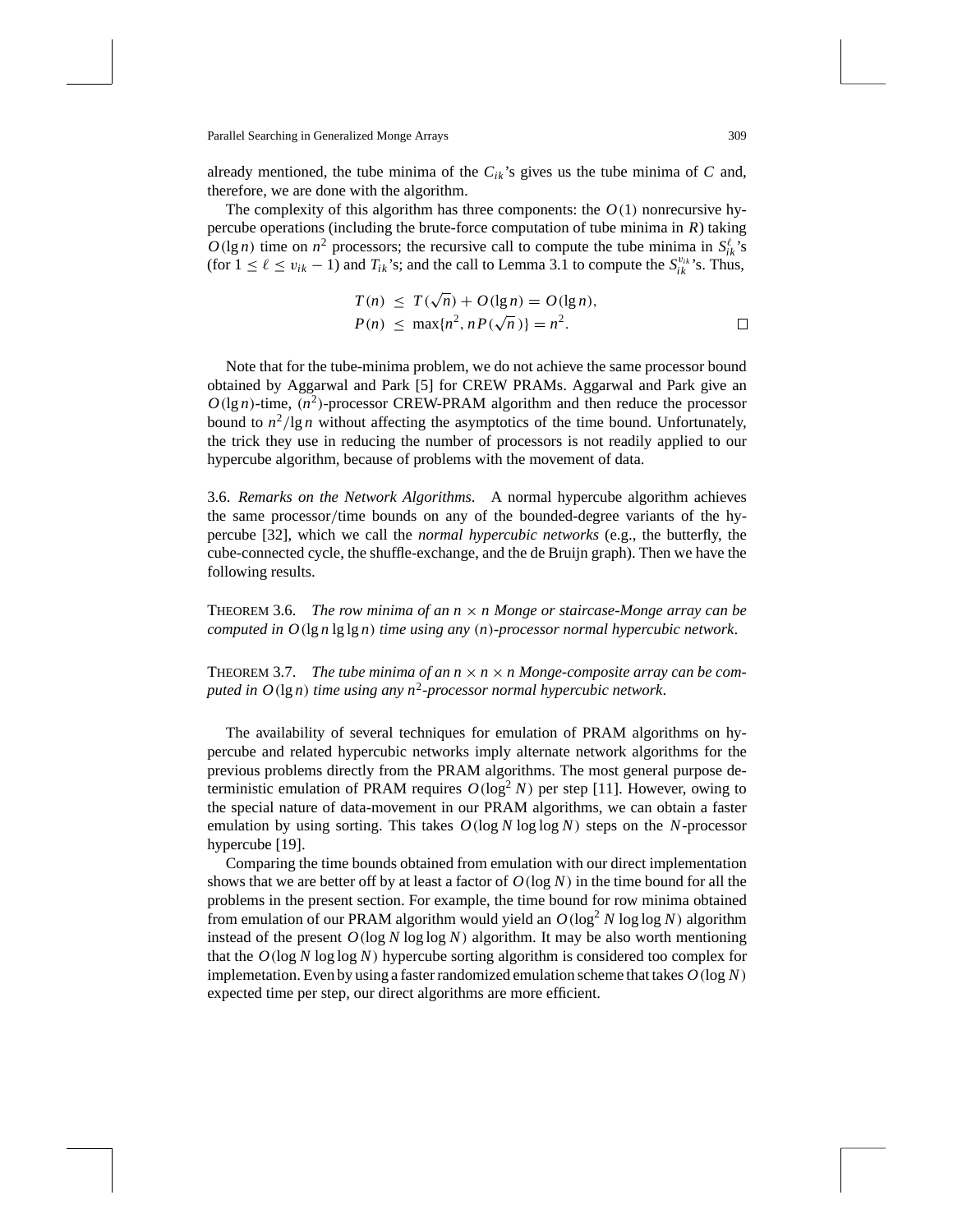#### **4. Applications**

4.1. *The All Pairs Shortest Path Problem*. In this section we present the result of Aggarwal *et al*. [2] that apply algorithms for searching in Monge arrays to the special case of the APSP problem when the graph is acyclic and the edge weights satisfy the Monge condition.

Define the *All Pairs Shortest Path* (*APSP*) *problem* as follows: given a weighted directed graph  $G = (V, E), |V| = n$ , we want to find the shortest path between every pair of vertices in *V*. The following theorem is due to Aggarwal *et al*. [2].

THEOREM 4.1 [2]. *Given a directed acyclic graph whose edge weights satisfy the Monge condition* (*or the inverse-Monge condition*), *the APSP problem can be solved in O*( $\lg^2 n$ ) *time using n<sup>2</sup> processors on a CREW PRAM.* 

PROOF. Let  $G = (V, E)$  be a graph on *n* vertices whose edge weights satisfy the Monge condition. We assume that the vertices of  $G$ ,  $v_1$ ,  $v_2$ , ...,  $v_n$ , are given in topological order so that if  $(v_i, v_j) \in E$ , then  $i < j$ . Let  $D = \{d[i, j]\}$  be the  $n \times n$  cost array for *G*, i.e.,

$$
d[i, j] = \begin{cases} \text{cost of edge } (v_i, v_j) & \text{if } (v_i, v_j) \in E \text{ and } i \neq j, \\ 0 & \text{if } i = j, \\ \infty & \text{otherwise.} \end{cases}
$$

Notice that the entries of *D* above the diagonal obey the Monge condition. Were it not for the 0 entries along the diagonal, *D* would be a Monge array. Thus, we call *D* a *diagonal-Monge* array. To solve the APSP problem, it suffices to compute  $D^n$  over the closed semiring  $\{min, +\}$  (in the notation of [18], this is  $(\Re \cup {\infty}, min, +, \infty, 0)$ ). Henceforth in this proof, all operations are performed over {*min,* +}.

Let  $n \times n$  array  $A = \{a[i, j]\}$  be defined as follows:

$$
a[i, j] = \begin{cases} d[i, j] & \text{if } i \neq j, \\ \infty & \text{otherwise.} \end{cases}
$$

Furthermore, let *I* be the identity array for  $\{min, +\}$ , i.e., the array with 0's on its diagonal and  $\infty$ 's everywhere else. Note that *A* is a Monge array and *I* is the identity array for  ${min, +}$  We can write *D* as  $D = min{A, I} = A + I$ . Then  $D^2 = (A + I)^2 = I$  $A^{2} + AI + I$ . In general,  $D^{i} = A^{i} + A^{i-1} + \cdots + A^{2} + A + I$ . Thus, we can write  $D^{2i} = A^i D^i + D^i$ . This decomposition of *D* reduces the computation of  $D^n$  to lg *n* array multiplications and additions. We can easily do the array addition in  $O(1)$  time using  $n^2$ processors. The following lemma makes this decomposition useful by showing that the array multiplications can be computed efficiently.

LEMMA 4.2. *We can compute a product of an*  $n \times n$  *Monge array with any*  $n \times n$  *array in O(*lg *n) time using n*<sup>2</sup> *processors on a CREW PRAM*.

PROOF. Let *A* be an  $n \times n$  Monge array and let *X* be any  $n \times n$  array. The *j*th column of the product *AX* is simply the row minima of an  $n \times n$  Monge array  $A_i = \{a_i[i, k]\}$ , where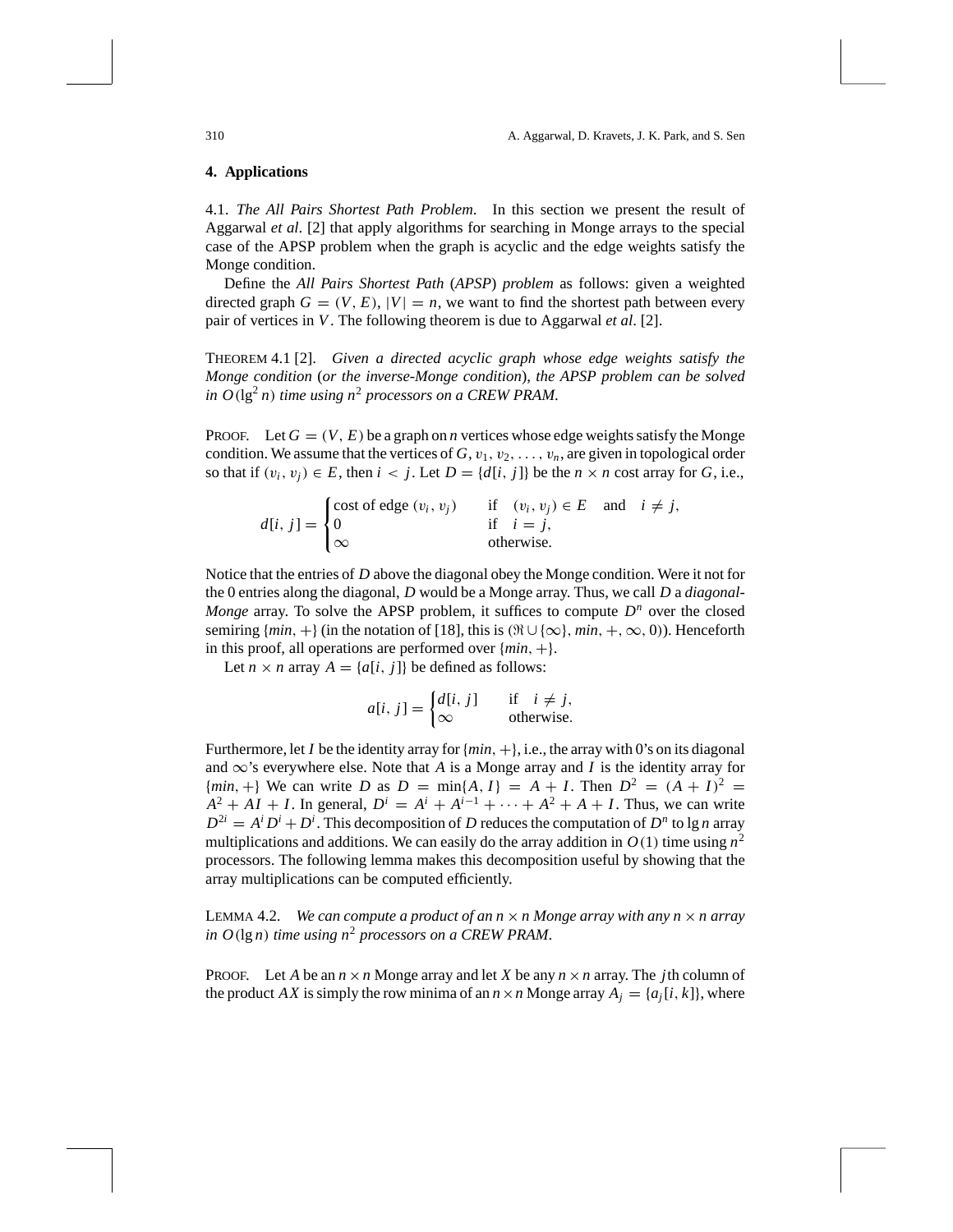$a_i[i, k] = a[i, k] + x[k, j]$ . Since the row minima of a Monge array can be computed in  $O(\lg n)$  time using *n* processors on an EREW PRAM (see [14]), we can compute the product *AX* in  $O(\lg n)$  time using  $n^2$  processors on an CREW PRAM. We cannot do this on an EREW PRAM since *n* processors need to read the same value of *A* in one time step. □

Lemma 4.2 can be used to find the product of the form  $A^i D^i$  in  $O(\lg n)$  time using  $n^2$  processors. Performing  $\lg n$  iterations of array multiplications and additions gives us  $D^n$ . □

4.2. *Huffman Coding*. In this section we present the first NC algorithm for the Huffman coding problem that does  $o(n^2)$  work. This algorithm is due to Czumaj [20]. Larmore and Przytycka in [30] reduced the Huffman coding problem to the *Concave Least Weight Subsequence* (*CLWS*) *problem*. Define CLWS as follows: given a weight function *w(i, j)*,  $1 \leq i \leq j \leq n$ , which satisfies the Monge condition (concavity in [30] corresponds to the Monge condition), find a sequence  $1 = s_1 < s_2 < \cdots < s_k = n$  such that

$$
\sum_{i=1}^n w(s_i, s_{i+1})
$$

is minimized. We can formulate the CLWS problem as a graph problem. Let  $G = (V, E)$ be a weighted directed acyclic graph such that, for  $v_i, v_i \in V$ ,  $(v_i, v_i) \in E$  iff  $i < j$ . The Monge weight function  $w(i, j)$  is then the weight of edge  $(v_i, v_j)$ . The shortest path from vertex  $v_1$  to vertex  $v_n$  corresponds to a solution to the CLWS problem. The following theorem is due to Czumaj [20] and closely follows the ideas of Galil and Park [23].

THEOREM 4.3 [20]. *Given a directed acyclic graph whose edge weights satisfy the Monge condition* (*or the inverse-Monge condition*), *we can find the shortest paths from a source vertex to all the other vertices in V in O*  $(\lg n \lg^n n)$  *time and a total of*  $O((n^2 \lg^2 n)/\lg^r n)$  *work on a CREW PRAM,*  $r \geq 1$ *.* 

**PROOF.** Define G and the  $n \times n$  array D as in the proof of Theorem 4.1. Assume that vertex 1 is the source vertex. In this proof, *k* is always in the range  $1 \leq k \leq x$  for some *x* to be specified later and  $\ell$  is always in the range  $1 \leq \ell \leq \lfloor n/x \rfloor$ . Let  $D_{\ell} = \{d_{\ell}[i, j]\}$ be the  $x \times x$  subarray of *D* where  $d_{\ell}[i, j] = d[i, j]$  for  $\ell x + 1 \leq i, j \leq (\ell + 1)x$ . We compute all the  $D_{\ell}^{n}$ 's using Theorem 4.1 in  $O(\lg^2 x)$  time using  $x^2 \lfloor n/x \rfloor = nx$ processors.

Define  $s[i]$  to be the length of the shortest path from 1 to *i*. To prove the theorem, we must determine  $S = \{s[i]\}\$ . Note that *S* is equal to row 1 of  $D^n$ . Let  $S_\ell = \{s[\ell x + \ell x] \}$ 1],  $s[\ell x + 2], \ldots, s[(\ell + 1)x]$ . We find *S* iteratively: during iteration  $\ell$  we compute  $S_{\ell}$ . Notice that we have already computed  $S_1$  since  $s[k] = d_1[1, k]$ . We need the following formulation of *S* to do the iteration:

$$
s[\ell x + k] = \min_{\substack{1 \le i \le k \\ \ell x < j \le \ell x + k}} \{s[i] + d[i, j] + d_{\ell}[j, \ell x + k]\}.
$$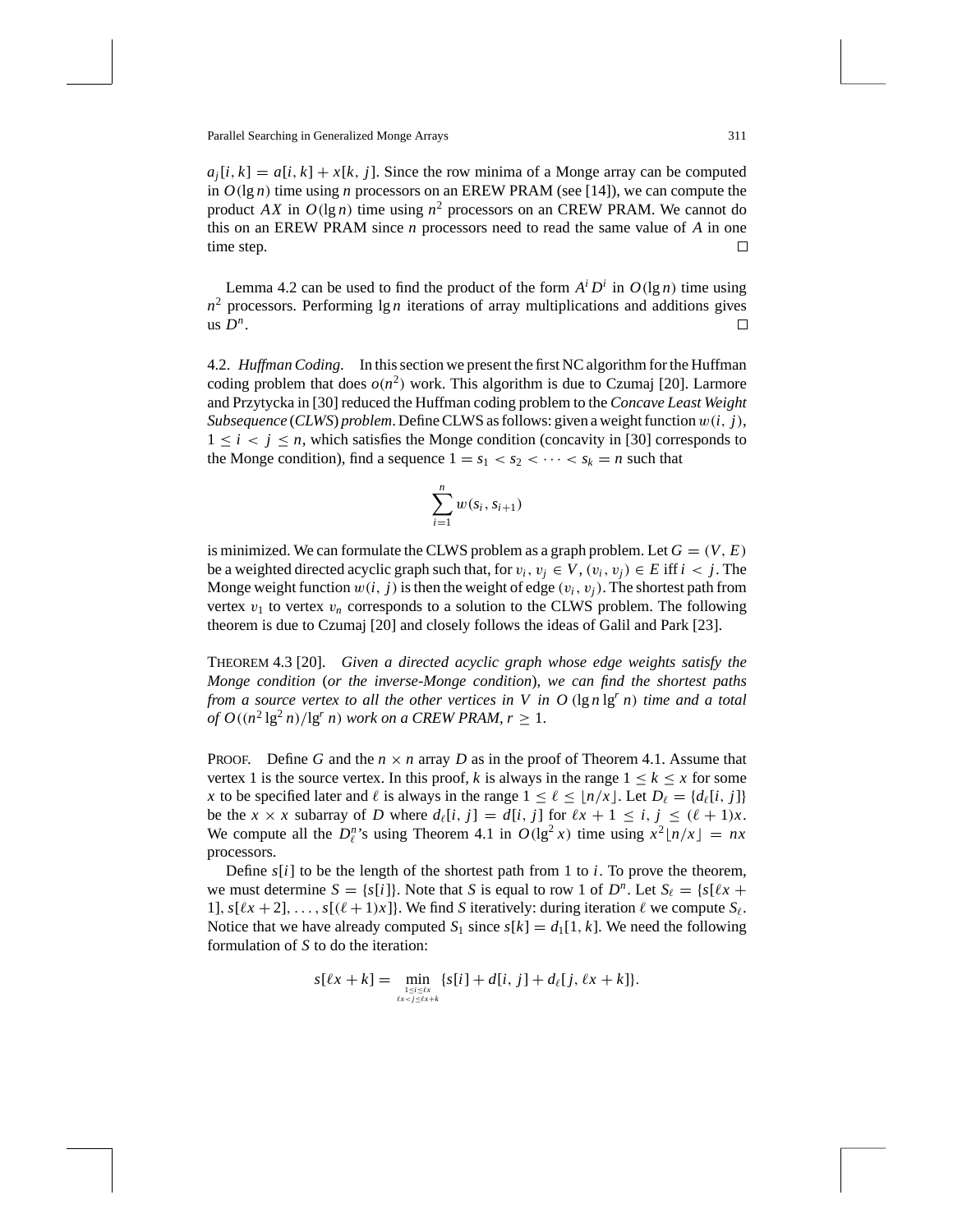In other words, the shortest path from 1 to  $\ell x + k$  can be divided into a part containing a path of vertices numbered no higher than  $\ell x$ , a path of vertices numbered higher than  $\ell x$ , and an edge joining these two subpaths. Computation of  $s[\ell x + k]$  is broken into two parts:

$$
E[j] = \min_{1 \le i \le \ell x} \{s[i] + d[i, j]\},
$$
  

$$
s[\ell x + k] = \min_{\ell x < j \le \ell x + k} \{E[j] + d_{\ell}[j, \ell x + k]\}.
$$

We use [14] and the decomposition of *D* given in the proof of Theorem 4.1 to compute *E* in  $O(\lg(\ell x))$  time using  $\ell x$  processors. Using brute-force search, we can compute  $S_{\ell}$ from *E* and  $D_\ell$  in  $O(\lg x)$  time using  $x^2/\lg x$  processors. Thus, the total complexity is

$$
Time = O(\lg^2 x) + \left\lfloor \frac{n}{x} \right\rfloor O(\lg(\ell x)) + \left\lfloor \frac{n}{x} \right\rfloor O(\lg x) = O\left(\lg^2 x + \frac{n}{x} \lg n + \frac{n}{x} \lg x\right),
$$
\n
$$
Work = O(nx \lg^2 x) + O\left(\left\lfloor \frac{n}{x} \right\rfloor \ell x \lg(\ell x)\right) + O\left(\left\lfloor \frac{n}{x} \right\rfloor \frac{x^2}{\lg x} \lg x\right)
$$
\n
$$
= O\left(nx \lg^2 x + \frac{n^2}{x} \lg n\right).
$$

If we take  $x = n/\lg^n n$ , we get

$$
Time = O(\lg^{2} n + \lg^{r} n \lg n),
$$
  

$$
Work = O\left(\frac{n^{2} \lg^{2} n}{\lg^{r} n}\right).
$$

Using Theorem 4.3 and the reduction of Larmore and Przytycka [30], Huffman codes can be computed in  $O(\lg^n n \lg n)$  time and a total of  $O((n^2 \lg^2 n)/\lg^n n)$  work on a CREW PRAM.

4.3. *String Editing*. In this section we give an *O(*lg *m* lg *n)*-time *mn*-processor hypercube algorithm for the string editing problem. Recall that the string editing problem is to find a sequence of *edit operations* transforming a given string  $x = x_1x_2 \cdots x_m$  to a given string  $y = y_1 y_2 \cdots y_n$ ,  $m = |x|$  and  $n = |y|$ , such that the sum of the individual edit operations' costs is minimized. We consider three different types of edit operations that are allowed: we can delete the symbol  $x_i$  at cost  $D(x_i)$ , insert the symbol  $y_i$  at cost *I*(*y<sub>i</sub>*), or substitute the symbol  $x_i$  for the symbol  $y_i$  at cost  $S(x_i, y_i)$ . PRAM algorithms for this problem (see [5] and [12]) reduce it to a shortest-path problem in a special kind of directed graph called a *grid-DAG* and use array-searching to solve this shortest-path problem. We give a brief overview of this reduction. Details of this reduction and other problems related to grid-DAGs are given in [5]. An  $m \times n$  grid DAG  $G = (V, A)$  is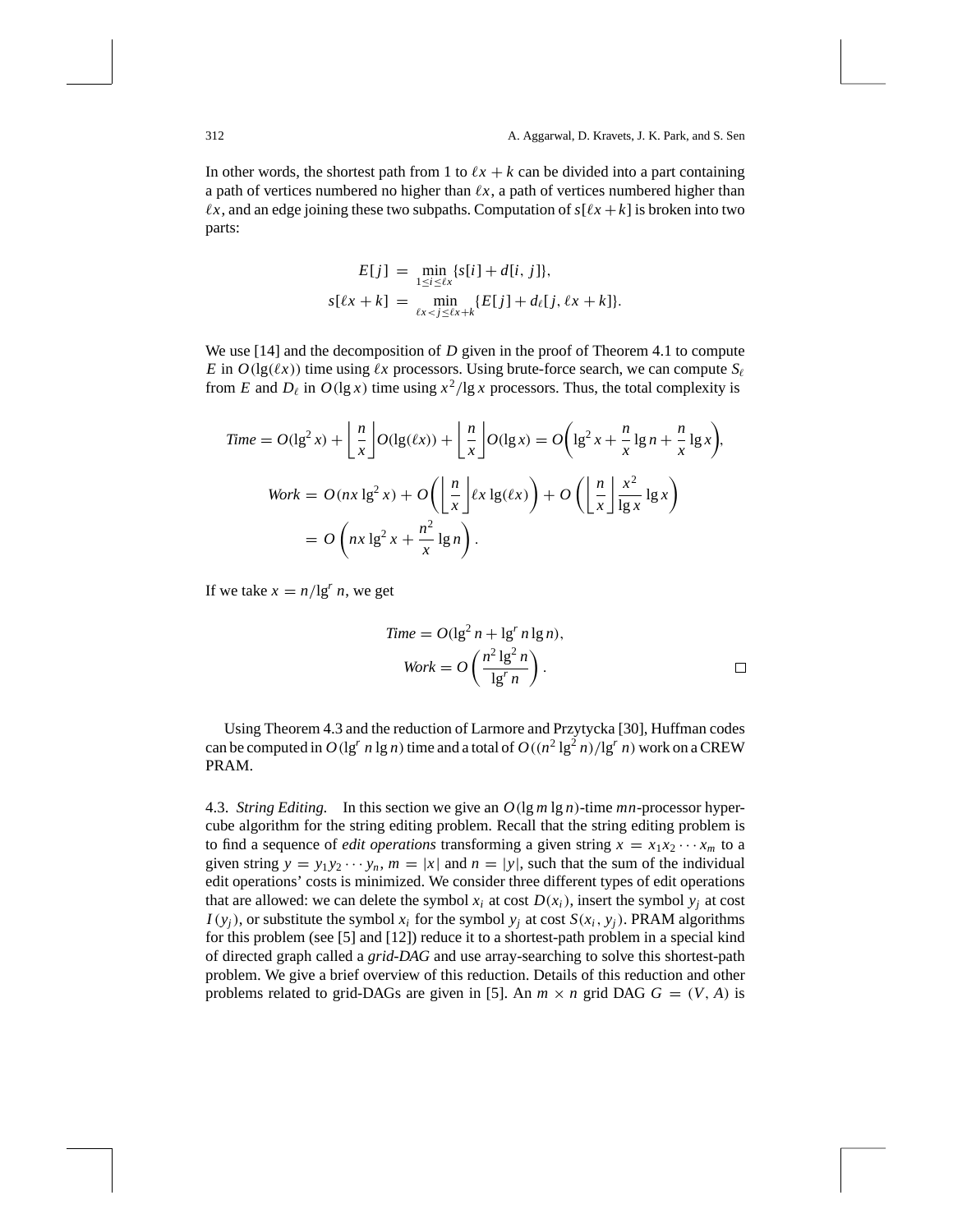defined as follows:  $V = \{v_{i,j} : 0 \le i \le m \text{ and } 0 \le j \le n\}$  and

$$
A = \{(v_{i,j}, v_{i,j+1}) : 0 \le i \le m, 0 \le j \le n\}
$$
  
\n
$$
\cup \{(v_{i,j}, v_{i+1,j}) : 0 \le i \le m, 0 \le j \le n\}
$$
  
\n
$$
\cup \{(v_{i,j}, v_{i+1,j+1}) : 0 \le i \le m, 0 \le j \le n\}.
$$

The first set of edges is referred to as the *horizontal* edges, the second set as the *vertical* edges, and the last set as the *diagonal* edges. The reduction from the string editing problem on strings of size *m* and *n* is as follows. We create an  $m \times n$  grid-DAG G with the following weight functions: the weight of a horizontal edge  $(v_{i,i}, v_{i,i+1})$  is  $I(y_{i+1})$ , the weight of a vertical edge  $(v_{i,j}, v_{i+1,j})$  is  $D(x_{i+1})$ , and the weight of a diagonal edge  $(v_{i,j}, v_{i+1,j+1})$ is  $S(x_{i+1}, y_{i+1})$ . There is a one-to-one correspondence between paths from vertex  $v_{0,0}$  to vertex  $v_{m,n}$  and sequences of edit operations transforming *x* into *y*. Moreover, the shortest  $v_{0,0} \sim v_{m,n}$  path corresponds to the minimum-cost sequence of edit operations. The parallel approach to finding the shortest path in this graph is divide-and-conquer. Since in the recursive steps, the subproblems actually require a many-to-many shortest-paths solution, we generalize the problem as follows. Let  $s_0, \ldots, s_{m+n+1}$  denote the sources given by the vertices  $v_{m,0}, v_{m-1,0}, \ldots, v_{1,0}, v_{0,0}, v_{0,1}, \ldots, v_{0,n-1}, v_{0,n}$  and let  $t_0, \ldots, t_{m+n+1}$  denote the sinks given by the vertices  $v_{m,0}, v_{m,1}, \ldots, v_{m,n-1}, v_{m,n}, v_{m-1,n}, \ldots, v_{1,n}, v_{0,n}$ . The problem is to find all source-to-sink shortest paths. This new problem is equivalent to computing all the entries of the distance array  $DIST_G$ , where  $DIST_G[i, j] =$ *length of shortest path from*  $s_i$  *to*  $t_i$ *. The divide-and-conquer approach is to cut G hor*izontally and vertically in the middle of each dimension, producing four grid-DAGs *A*, *B*, *C*, and *D* corresponding to the four quadrants created by the cuts. Thus, *A* contains vertices  $\{v_{i,j}: 0 \le i \le m/2 \text{ and } 0 \le j \le n/2\}$ , *B* contains vertices  $\{v_{i,j}: 0 \le i \le n/2\}$  $m/2$  and  $n/2 \leq j \leq n$ , *C* contains vertices  $\{v_{i,j} : m/2 \leq i \leq m \text{ and } 0 \leq j \leq n/2\}$ , and *D* contains vertices  $\{v_{i,j} : m/2 \le i \le m \text{ and } n/2 \le j \le n\}$ . After recursively computing all the source-to-sink shortest paths in  $A$ ,  $B$ ,  $C$ , and  $D$ , we compute  $DIST_{A\cup B}$ from  $DIST_A$  and  $DIST_B$ ,  $DIST_{C\cup D}$  from  $DIST_C$  and  $DIST_D$ , and, finally,  $DIST_G$  from  $DIST_{A\cup B}$  and  $DIST_{C\cup D}$ . It has been shown that in any grid-DAG *G*, *DIST<sub>G</sub>* satisfies the Monge condition. Then the computation of  $DIST_{A\cup B}$  involves finding the tube minima of a Monge-composite array  $DIST_A + DIST_B$ . Using our tube-minima algorithms for hypercubes, we can compute  $DIST_G$  from  $DIST_A$ ,  $DIST_B$ ,  $DIST_C$ , and  $DIST_D$  in solving the string editing problem in  $O(\lg m \lg n)$  time on an *mn*-processor hypercube.

4.4. *The Largest-Area Rectangle Problem*. In this section we show how to solve the Largest-Area Rectangle (LAR) problem. We reduce the LAR problem to finding row maxima in a Monge array. Recall the LAR problem definition: given a set *P* of *n* planar points, compute the largest-area rectangle that is formed by taking any two of the *n* points as the rectangle's opposite corners and whose sides are parallel to the *x*- and *y*-axes.

Call a rectangle *positive-sloped* (resp. *negative-sloped*) if the two points that form the rectangle are at the top-right and the bottom-left corners (resp. at the top-left and bottom-right). The solution to the LAR problem must be either a positive-sloped rectangle or a negative-sloped rectangle. We show how to find the largest-area positive-sloped rectangle. The other possibility is handled analogously. Let  $x[p]$  denote the *x*-coordinate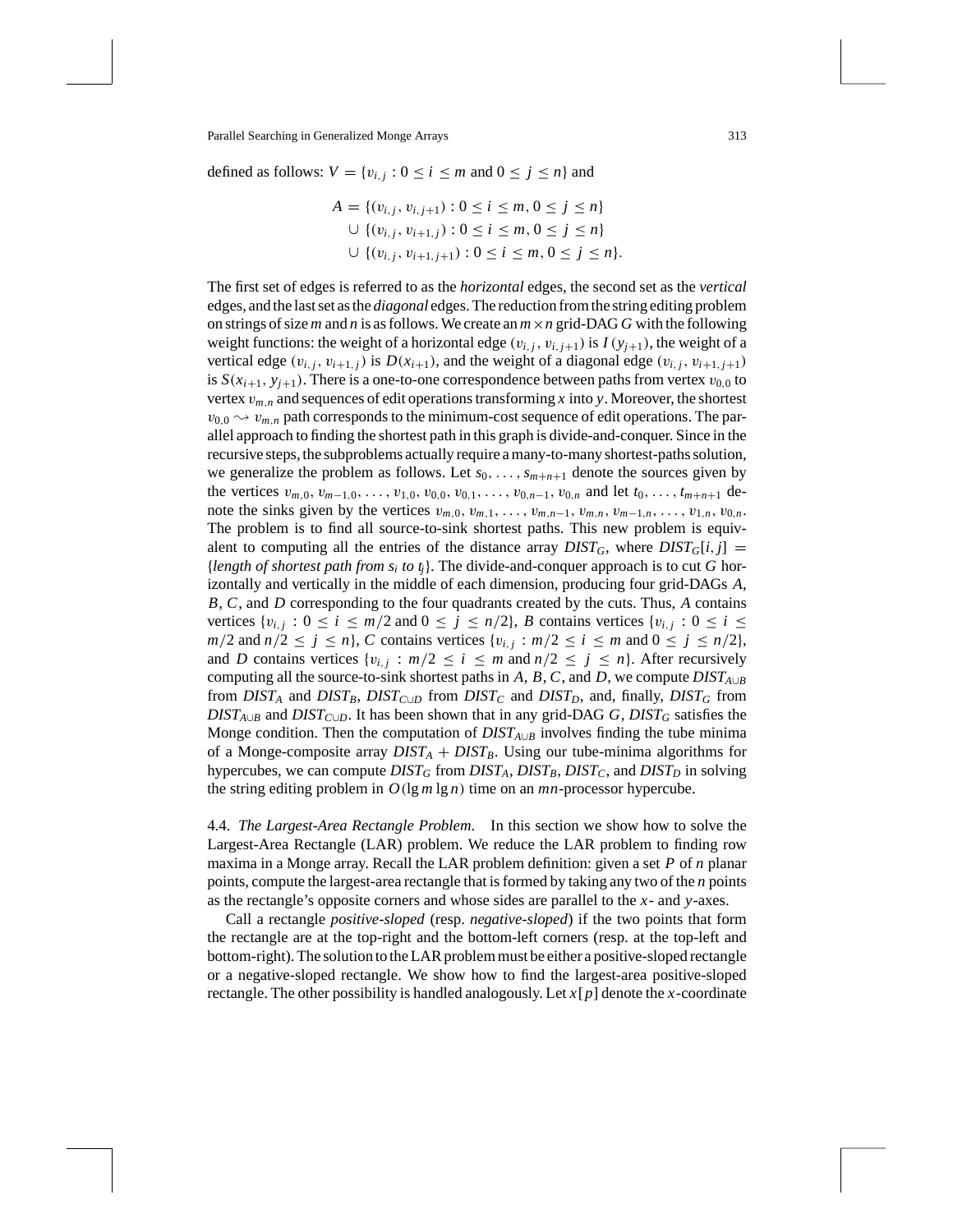of point *p* and let *x*[*p*] denote the *y*-coordinate of *p*. Call a point  $p \in P$  *maximal* if, for all  $q \in P$ , either  $x[p] \ge x[q]$  or  $y[p] \ge y[q]$ ; and call *p* minimal if, for all  $q \in P$ , either  $x[p] \le x[q]$  or  $y[p] \le y[q]$ .

OBSERVATION 4.4. *The largest-area positive-sloped rectangle is formed by one maximal point and one minimal point*.

Aggarwal *et al*. [1] showed how to find the set of maximal points in a set of *n* points in  $O(\lg n)$  time using *n* processors on a CREW PRAM. Minimal points can be found analogously. Let  $Q = \{q_1, q_2, \ldots, q_s\}$  be the set of minimal points such that  $x[q_1] \le x[q_2] \le \cdots \le x[q_s]$  and let  $R = \{r_1, r_2, \ldots, r_t\}$  be the set of maximal points such that  $x[r_1] \le x[r_2] \le \cdots \le x[r_s]$ . We form an  $s \times t$  array  $B = \{b[i, j]\}$  as follows:

$$
b[i, j] = \begin{cases} (x[r_j] - x[q_i])(y[r_j] - y[q_i]) & \text{if } x[r_j] \ge x[q_i] \text{ and } y[r_j] \ge y[q_i], \\ -\infty & \text{otherwise.} \end{cases}
$$

OBSERVATION 4.5. *B is inverse-Monge*.

We use our CREW algorithm for row minima in a Monge array to find row maxima in *B* and thus obtain an optimal CREW-PRAM algorithm for the LAR problem that takes *O(*lg *n)* time using *n* processors.

4.5. *Proximity Problems for Convex Polygons*. In this section we apply our algorithms for searching in staircase-Monge arrays to the following proximity problem: given two nonintersecting convex polygons *P* and *Q* with *m* and *n* vertices, respectively, determine, for each vertex *x* of *P*,

- 1. the vertex of  $Q$  nearest to  $x$  that is not visible to  $x$ ,
- 2. the vertex of  $Q$  farthest from  $x$  that is not visible to  $x$ ,
- 3. the vertex of *Q* nearest to *x* that is visible to *x*, and
- 4. the vertex of *Q* farthest from *x* that is visible to *x*.

We reduce the first two problems to row-maxima (or row-minima) problems for a constant number of staircase-Monge arrays. The other two problems can be solved directly in  $O(\lg(m+n))$  time using  $(m+n)/\lg(m+n)$  processors on a CREW PRAM. In the discussion that follows, we give a simple  $O(\lg(m+n))$ -time reduction using  $m+n$ CREW-PRAM processors. The reduction is based heavily on the paper by Aggarwal and Klawe [3], and the reader is referred to this work for details of the proofs. We present the relevant algorithmic details for the parallelization. We note that while their reduction was linear time, the processor-time product of our method is  $O(n \lg n)$ . However, since the array-searching algorithms have similar resource bounds, the reduction is not a bottleneck for the overall running time.

We begin with three previous sequential results involving convex polygons:

LEMMA 4.6. *The intersection of an infinite line with a convex p-gon can be computed in O(*lg *p) sequential time*.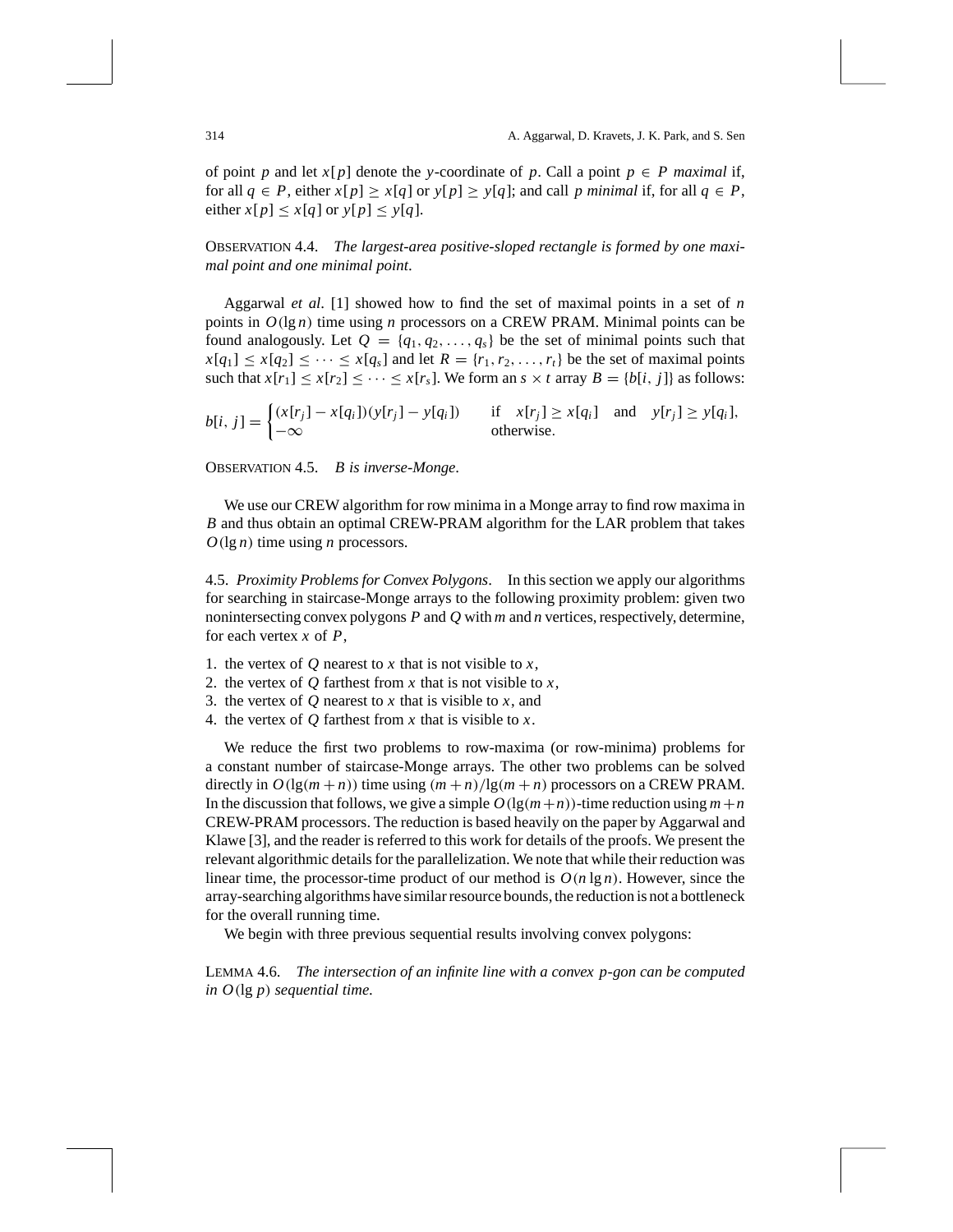LEMMA 4.7. *The two supporting lines from an external point to a convex polygon with p vertices can be computed in O(*lg *p) sequential time*.

LEMMA 4.8. *The distance between two disjoint convex polygons with m and n vertices respectively can be computed in O(*lg *mn) sequential time*. *Moreover*, *we can also find two points on the respective boundaries of these polygons achieving this minimum*.

This last result can be used to find a separating line between two disjoint convex polygons. Given the separating line, we can orient the coordinate axes so that *P* lies strictly to the left of *Q*. Let the leftmost and rightmost vertices of each polygon be denoted by  $l_P$ ,  $l_Q$ ,  $r_P$ , and  $r_Q$ . We consider only the problem of finding the farthest-invisible vertex of *Q* for each vertex *x* of *P* lying on *P*'s upper chain; the farthest-invisible vertex of *Q* for each vertex on  $P$ 's lower chain and the nearest-invisible vertex of  $Q$  for each vertex on *P*'s lower and upper chains can be found analogously.

The following algorithm is used for the reduction. Given a convex upper chain *P* with vertices labeled  $p_1, \ldots, p_m$  in clockwise order and a convex polygon *Q* with vertices  $q_1, \ldots, q_n$  in clockwise order, we compute the two staircase-Monge arrays  $A_1$  and  $A_2$ :

- 1. For each vertex  $p_i$  in  $P$ , compute the two supporting vertices  $t_i$  and  $b_i$  of  $Q$  such that  $\overline{p_i t_i}$  and  $\overline{p_i b_i}$  are tangents to *Q*. The portion of *Q* between  $b_i$  and  $t_i$  that is closer to  $p_i$  is referred to as *Q*'s *nearside* with respect to  $p_i$  and the remaining portion as *Q*'s *farside* with respect to *pi* .
- 2. Define  $L_i$  to be the line containing vertices  $p_i$  and  $p_{i+1}$ . Define  $c_i$  to be the intersection of  $L_i$  and the farside of Q with respect to  $p_i$ , if it exists. Otherwise, set  $c_i$  to be the vertex  $t_i$ . Note that  $c_i$  is not necessarily a vertex of  $Q$ .
- 3. Let  $A_1$  and  $A_2$  be two  $(m 1) \times n$  arrays defined as following. The  $(i, j)$ th entry of *A*<sub>1</sub> is the distance from  $p_{n-i}$  to  $q_i$  if  $t_{n-i}$ ,  $q_i$ , and  $c_{n-i}$  are in clockwise order and  $\infty$ otherwise. The  $(i, j)$ th entry in  $A_2$  is the distance between  $p_i$  and  $q_j$  if  $c_i, q_j$ , and  $b_i$ are in clockwise order and  $\infty$  otherwise.

From Lemmas 4.6 and 4.7, it easily follows that the first two steps given above can be implemented in  $O(\lg(m + n))$  time using a linear number of processors. Computing the row maxima of  $A_1$  and  $A_2$  yields the farthest farside vertex of  $p_i$ . To compute the farthest nearside vertex of  $p_i$ , we define a point  $n_i$  analogous to  $c_i$ . It can be shown that the contenders for the farthest invisible nearside vertex of  $p_i$  is  $b_i$  or the neighbor of  $n_i$ (which is invisible). The problem of finding nearest invisible vertices can be reduced in an analogous fashion.

#### **References**

- [1] A. Aggarwal, B. Chazelle, L. Guibas, C. Ó' Dúnlaing, and C. K. Yap. Parallel computational geometry. *Algorithmica*, 3(3):293–327, 1988.
- [2] A. Aggarwal, D. Coppersmith, and B. Schieber. Personal communication, 1992.
- [3] A. Aggarwal and M. M. Klawe. Applications of generalized matrix searching to geometric algorithms. *Discrete Applied Mathematics*, 27(1–2):3–23, 1990.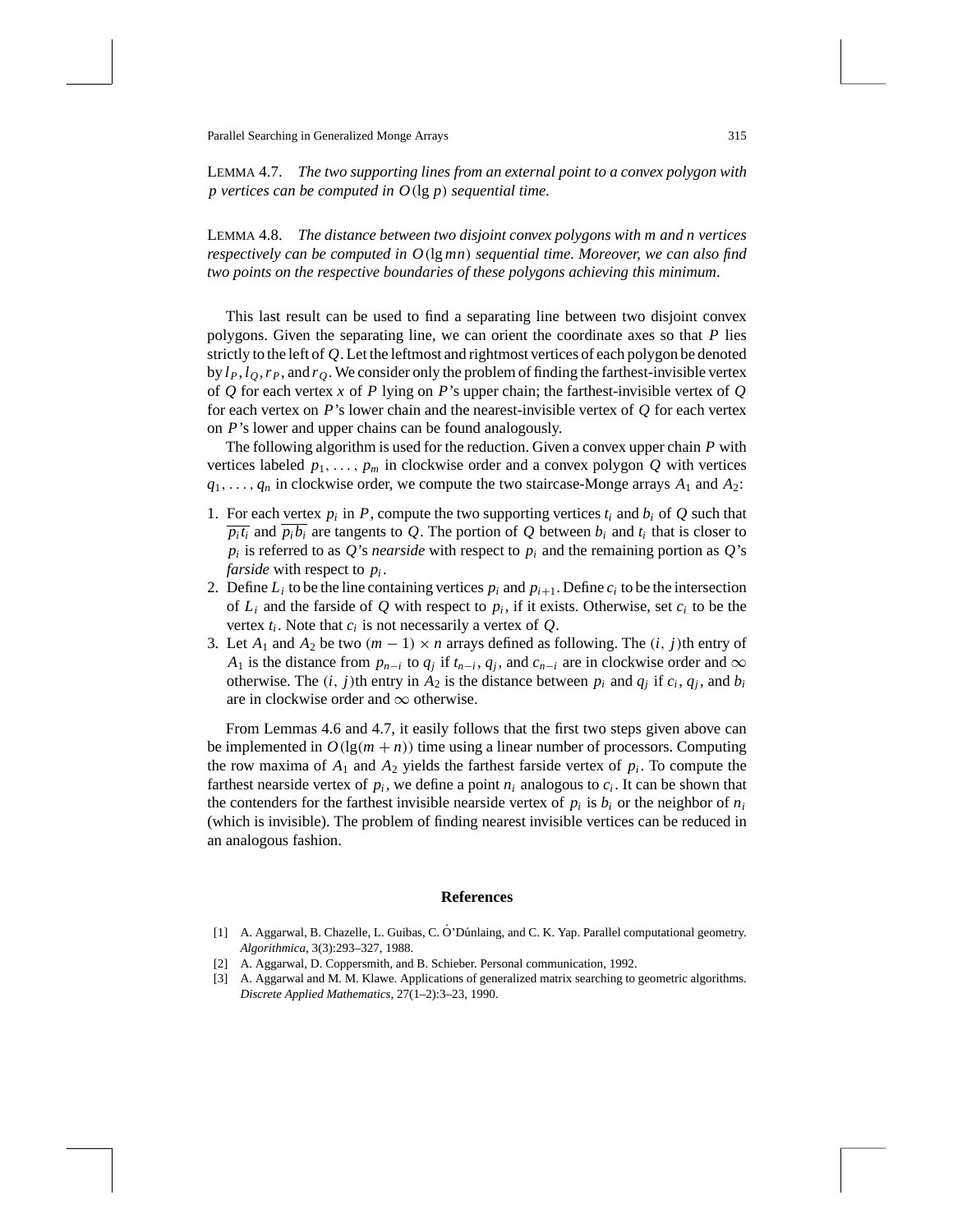- [4] A. Aggarwal, M. M. Klawe, S. Moran, P. Shor, and R. Wilber. Geometric applications of a matrixsearching algorithm. *Algorithmica*, 2(2):195–208, 1987.
- [5] A. Aggarwal and J. K. Park. Parallel searching in multidimensional monotone arrays. To appear. An earlier version of this appears as [7].
- [6] A. Aggarwal and J. K. Park. Sequential searching in multidimensional monotone arrays. To appear. An earlier version of this paper appears as [8].
- [7] A. Aggarwal and J. K. Park. Parallel searching in multidimensional monotone arrays. Research Report RC 14826, IBM T. J. Watson Research Center, August 1989. Submitted to *Journal of Algorithms*. Portions of this paper appear in *Proceedings of the* 29*th Annual IEEE Symposium on Foundations of Computer Science*, pages 497–512, 1988.
- [8] A. Aggarwal and J. K. Park. Sequential searching in multidimensional monotone arrays. Research Report RC 15128, IBM T. J. Watson Research Center, November 1989. Submitted to *Journal of Algorithms*. Portions of this paper appear in *Proceedings of the* 29*th Annual IEEE Symposium on Foundations of Computer Science*, pages 497–512, 1988.
- [9] A. Aggarwal and J. K. Park. Improved algorithms for economic lot-size problems. *Operations Research*, 41(3):549–571, 1993.
- [10] A. Aggarwal and S. Suri. Fast algorithms for computing the largest empty rectangle. In *Proceedings of the* 3*rd Annual ACM Symposium on Computational Geometry*, pages 278–290, 1987. Submitted to *SIAM Journal on Computing*.
- [11] H. Alt, T. Hagerup, K. Mehlhorn, and F. Preparata. Deterministic simulation of idealized parallel computers on more realistic ones. *SIAM Journal on Computing*, 16(5):808–835, 1987.
- [12] A. Apostolico, M. J. Atallah, L. L. Larmore, and H. S. McFaddin. Efficient parallel algorithms for string editing and related problems. *SIAM Journal on Computing*, 19(5):968–988, 1990.
- [13] M. J. Atallah. A faster parallel algorithm for a matrix searching problem. *Algorithmica*, 9(2):156–167, 1993.
- [14] M. J. Atallah and S. R. Kosaraju. An efficient parallel algorithm for the row minima of a totally monotone matrix. *Journal of Algorithms*, 13(3):394–403, 1993.
- [15] M. J. Atallah, S. R. Kosaraju, L. L. Larmore, G. Miller, and S. Teng. Constructing trees in parallel. In *Proceedings of the* 1*st Annual ACM Symposium on Parallel Algorithms and Architectures*, pages 421– 431, 1989.
- [16] O. Berkman, B. Schieber, and U. Vishkin. Optimal doubly logarithmic parallel algorithms based on finding nearest smaller values. *Journal of Algorithms*, 14(3):344–370, 1993.
- [17] R. P. Brent. The parallel evaluation of general arithmetic expressions. *Journal of the ACM*, 21(2):201– 206, 1974.
- [18] T. H. Cormen, C. E. Leiserson, and R. L. Rivest. *Introduction to Algorithms*. McGraw-Hill, New York, 1990.
- [19] R. Cypher and G. Plaxton. Deterministic sorting in nearly logarithmic time on the hypercube and related computers. In *Proceedings of the* 22*nd Annual Symposium on Theory of Computing*, pages 193–203, 1990.
- [20] A. Czumaj. Personal communication (via Alok Aggarwal), 1992.
- [21] D. Eppstein, Z. Galil, R. Giancarlo, and G. F. Italiano. Sparse dynamic programming i: Linear cost functions. *Journal of the ACM*, 39(3):519–545, 1992.
- [22] D. Eppstein, Z. Galil, R. Giancarlo, and G. F. Italiano. Sparse dynamic programming ii: Convex and concave cost functions. *Journal of the ACM*, 39(3):546–567, 1992.
- [23] Z. Galil and K. Park. Parallel dynamic programming. Unpublished manuscript, 1992.
- [24] A. J. Hoffman. On simple linear programming problems. In V. Klee, editor, *Convexity*: *Proceedings of the Seventh Symposium in Pure Mathematics of the AMS*, Proceedings of Symposia in Pure Mathematics, volume 7, pages 317–327. American Mathematical Society, Providence, RI, 1963.
- [25] D. A. Huffman. A method for the construction of minimum-redundancy codes. *Proceedings of the IRE*, 40(9):1098–1101, 1952.
- [26] D. B. Johnson. Efficient algorithms for shortest paths in sparse networks. *Journal of the ACM*, 24(1):1– 13, 1977.
- [27] M. M. Klawe and D. J. Kleitman. An almost linear time algorithm for generalized matrix searching. *SIAM Journal on Discrete Mathematics*, 3(1):81–97, 1990.